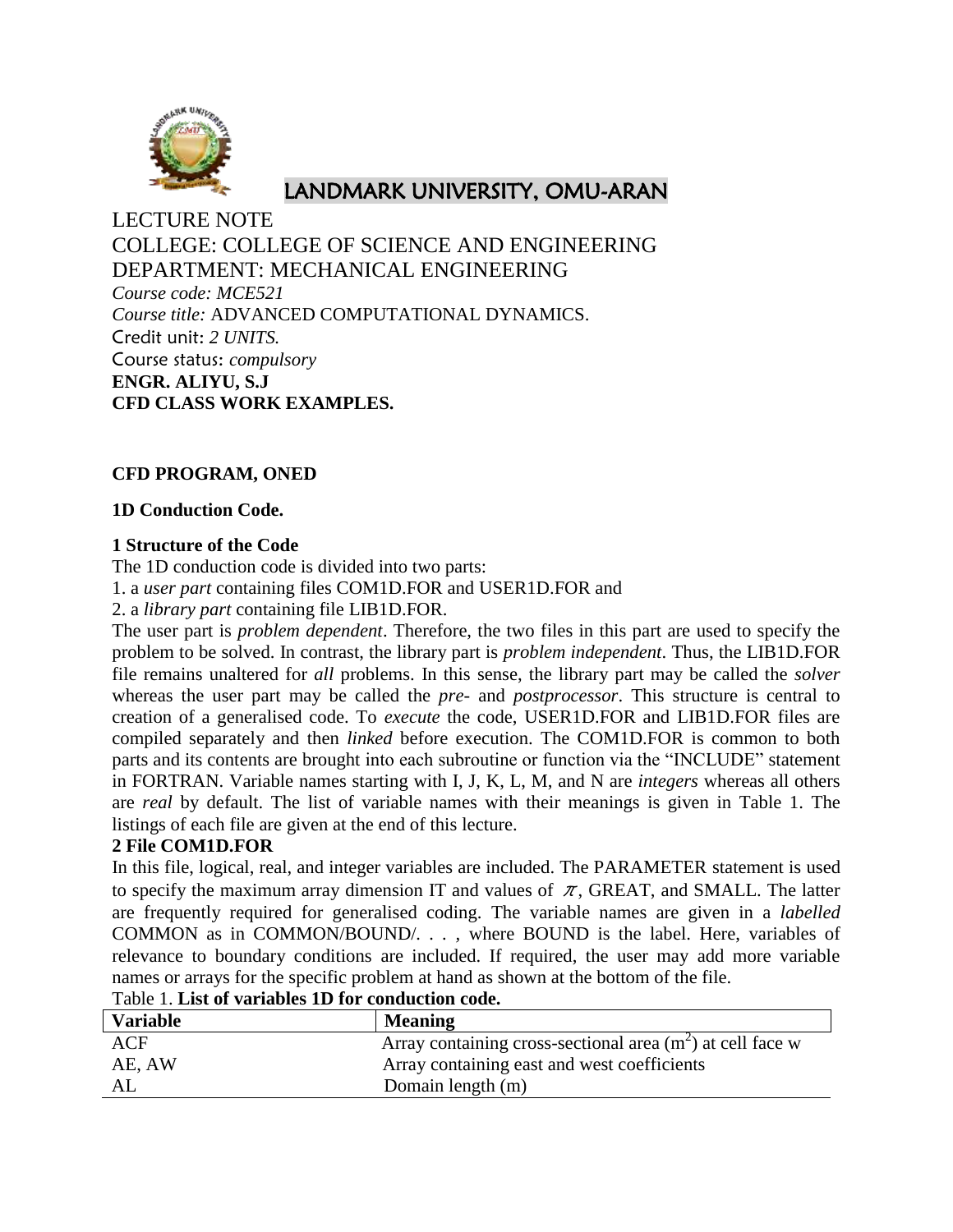| AP                | Array containing coefficient of variable $\Phi_p$       |
|-------------------|---------------------------------------------------------|
| <b>COND</b>       | Array containing conductivity (W/m-K) at node P         |
| <b>CONDREF</b>    | Reference conductivity                                  |
| CC                | Convergence criterion                                   |
| <b>DELT</b>       | Time step $(s)$                                         |
| DUM1, DUM2        | Dummy arrays                                            |
| <b>FCMX</b>       | Maximum absolute fractional change                      |
| <b>GAUSS</b>      | Logical - refers to Gauss-Seidel method                 |
| <b>GREAT</b>      | Parameter having a large value $10^{30}$                |
| H1SPEC            | Logical - refers to h-boundary condition at node 1      |
| H <sub>B1</sub>   | Heat transfer coefficient $(W/m^2-K)$ at node 1         |
| H <sub>B</sub> 1O | Heat transfer coefficient at node 1 at old time         |
| <b>HBN</b>        | Heat transfer coefficient at node N                     |
| <b>HBNO</b>       | Heat transfer coefficient at node N at old time         |
| <b>HNSPEC</b>     | Logical - refers to $h$ -boundary condition at node $N$ |
| <b>HPREF</b>      | Heat transfer coefficient at any $x$                    |
| <b>HPREFO</b>     | Heat transfer coefficient at any $x$ at old time        |
| <b>ISTOP</b>      | STOP index - used in unsteady problems                  |
| IT                | Parameter containing array size                         |
| <b>ITER</b>       | Iteration counter                                       |
| <b>ITERMX</b>     | Maximum number of allowable iterations                  |
| N                 | Total number of nodes                                   |
| <b>NTIME</b>      | Current time counter                                    |
| <b>PERIM</b>      | Array containing perimeter $(m)$ at any x               |
| PI                | Value of $\pi$                                          |
| <b>PSI</b>        | Variable $\psi$ for choosing explicit/implicit scheme   |
| Q1SPEC            | Logical - refers to q-boundary condition at node 1      |
| QB1               | Heat flux $(W/m^2)$ at node 1                           |
| QB <sub>1</sub> O | Heat flux at node 1 at old time                         |
| T                 | Array containing temperature ( $\circ$ C or K)          |
| T1                | Temperature at node 1                                   |
| T <sub>1</sub> O  | Temperature at node 1 at old time                       |
| T1SPEC            | Logical - refers to $T$ -boundary condition at node 1   |
| <b>THOMAS</b>     | Logical - refers to TDMA                                |
| <b>TIMEMX</b>     | Maximum allowable time                                  |
| <b>TINF</b>       | Temperature $T_{\infty}$                                |
| <b>TINFO</b>      | Temperature $T_{\infty}$ at old time                    |
| TINF1             | Temperature $T_{\infty}$ near node 1                    |
| <b>TINFN</b>      | Temperature $T_{\infty}$ near node N                    |
| TINF10            | Temperature $T_{\infty}$ near node 1 at old time        |
| <b>TINFNO</b>     | Temperature $T_{\infty}$ near node N at old time        |
| TN                | Temperature at node $N$                                 |
| <b>TNO</b>        | Temperature at node $N$ at old time                     |
| <b>TNSPEC</b>     | Logical - refers to $T$ -boundary condition at node $N$ |
|                   |                                                         |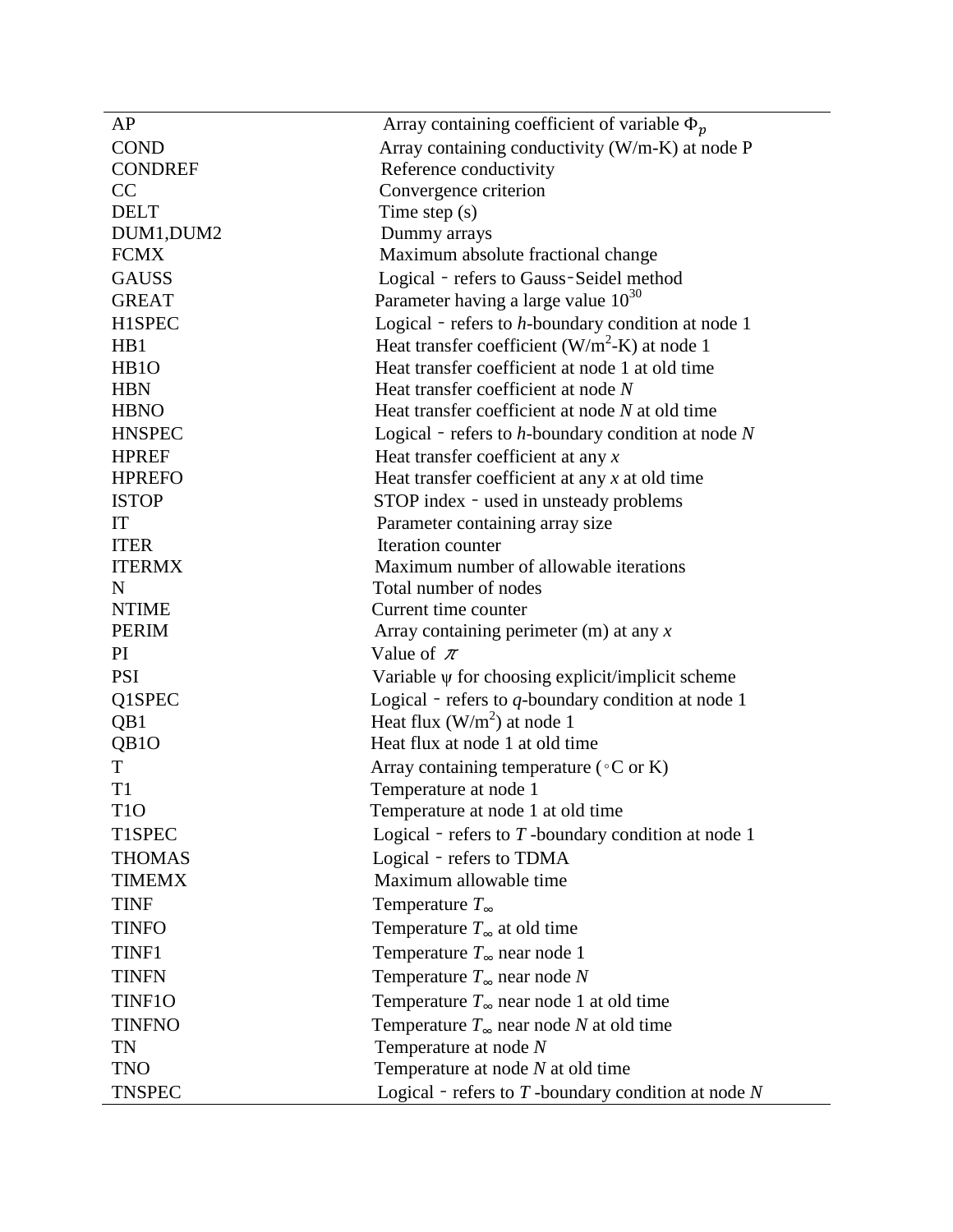| <b>TO</b>       | Array containing temperature at old time               |
|-----------------|--------------------------------------------------------|
| <b>TTIME</b>    | Total current time                                     |
| <b>UNSTEADY</b> | Logical - refers to unsteady-state calculation         |
| <b>VOL</b>      | Array containing cell volume $(m3)$                    |
| X               | Coordinate of node $P(m)$                              |
| <b>XCELL</b>    | Logical - refers to cell-face coordinate specification |
| <b>XCF</b>      | Coordinate of cell face at w                           |
| <b>XNODE</b>    | Logical - refers to node coordinate specification      |

## **3 File USER1D.FOR**

This is the main control file at the command of the user. The first routine PROGRAM ONED is the command routine from where subroutine MAIN is called. The latter is the first subroutine of the LIB1D.FOR file. When all operations are completed, PROGRAM ONED calls the RESULT subroutine, which is a part of the USER1D.FOR file. Following the listing of the COM1D.FOR file, listings of two USER1D.FOR files are given. They correspond to the two solved problems in the lecture. The reader is advised to refer to these files as well as to Table 1 to understand the description of each routine in USER1D.FOR file.

**BLOCK DATA.** This routine at the end of the USER1D.FOR file specifies all the problemdependent data such as properties, boundary conditions, and other control parameters. It is assumed that all data are given in consistent units. Here, SI units are used except for the grid data XCF or X, which are dimensionless. The physical coordinates in meters are then evaluated by multiplying by AL (the domain length) in PROGRAM ONED. Dimensionless specification provides better appreciation of non-uniformity (if any) in the specified grid. When a non-uniform grid is specified, it is advisable to ensure that the ratio of two consecutive cell sizes does not exceed 2.

**Subroutine INIT.** In this routine, an initial guess for *T* at ITER  $= 0$  in a steady-state problem or at  $t = 0$  in an unsteady-state problem is given. In a steady-state problem, the number of iterations (and hence the computer time) greatly depends on how close the initial guess is to the final converged solution. In the fin problem (Problem 2), a linear temperature profile is given with *T* 1  $= 225$  (given) and TN  $= 205$  (which is guessed) although the converged solution is nonlinear.

**Subroutine NEWVAL.** In this routine, boundary conditions at a new time (if different from the initial time) are specified.

**Subroutine PROPS** In this routine, thermal conductivity and specific heat are given. They may be functions of *x*, *t*, or T. The density is of course constant in our formulation.

**Subroutine SORCE.** A problem-dependent source  $(q^m \Delta V)$  is given in this routine. It may be a function of *T*, *x*, and/or  $\psi$ .

**Subroutine INTPRI.** This routine prints the converged solution at the current time step. The routine can also be used to store current values in dummy arrays DUM1 and DUM2 for later printing or plotting. Here, the STOP condition may be given.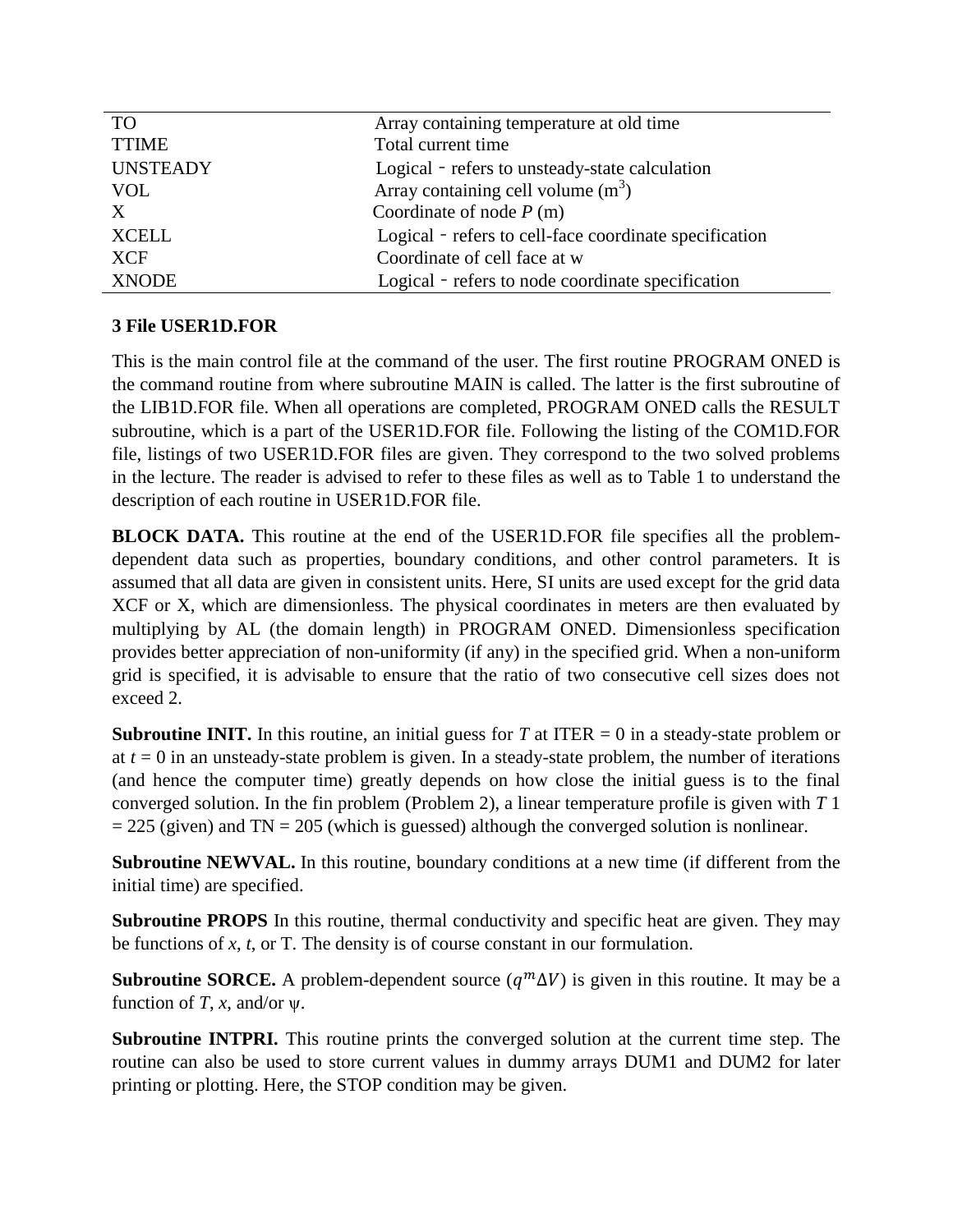Functions HPERI, AREA, and PERI. These function routines calculate heat transfer coefficient at node I and area and perimeter at location X or XCF as per the specifications in their arguments. Note that heat transfer coefficients may be functions of *T*, *x*, and/or *t*.

Subroutine RESULT. In this last routine, the converged solution is printed along with evaluation and printing of derived parameters. For example, in Problem 2, it is of interest to calculate heat loss from the fin as well as fin effectiveness and compare them with the exact solutions. This routine can also be used to create files containing results for post-processing using graphics packages such as GNUPLOT or GRAPHER.

## **4 File LIB1D.FOR**

**Subroutine MAIN.** All subroutines in the code are called from this subroutine. First, subroutines GRID and INIT are called. Then, starting with TTIME = 0, an *outer* DO loop (3000) is initiated to begin calculations at a time step NTIME and TTIME is incremented by DELT. Subroutine NEWVAL is called to set boundary conditions at a new time step. Then, iterations are carried out in an *inner* loop (1000) in which subroutines PROPS, COEF, SORCE, BOUND, and SOLVE are called in turn. The SOLVE routine returns the value of FCMX. If this value is less than  $10^{-4}$ , the inner loop is exited; otherwise a further iteration is carried out by returning to "1000 ITER  $=$ ITER  $+1$ ." In a steady-state problem, a minimum of two iterations are performed. If the problem is steady, there is no need to carry out calculations at a new time step and, therefore, the outer loop is also now exited and control is transferred to statement "5000 CONTINUE." If the problem is unsteady, subroutines UPDATE and INTPRI are called and the outer loop continues.

**Subroutine GRID.** In this routine, depending on logical XCELL or XNODE, coordinates XCF or X are set and area, perimeter, and cell volume are calculated and printed. It is always desirable to check these specifications in the output file OO (see PROGRAM ONE-D BELOW).

**Subroutine COEF.** In this routine, coefficients AE and AW are evaluated. Note that cell-face conductivities are evaluated by harmonic mean.

**Subroutine BOUND.** This routine implements specified boundary conditions at  $I = 1$  and  $I = N$ . The implementation is carried out by updating Su and Sp at near-boundary nodes as explained in the lecture.

**Subroutine SOLVE.** In this routine, Su and Sp are further updated if the problem is unsteady. Also, if the stability criterion is violated, a warning message is printed. AP and Su are further augmented to take account of the underrelaxation factor. Thus, all coefficients are ready to solve the discretised equations. This is done by GS or by TDMA depending on the user choice specified in the BLOCK DATA routine.

**Subroutine UPDATE.** This routine sets all new variables to their "OLD" counterparts.

**Subroutine PRINT** The arguments of this general routine carry the variable F and its logical name "HEADER" specified from point-of-call. The routine is written to print six variables on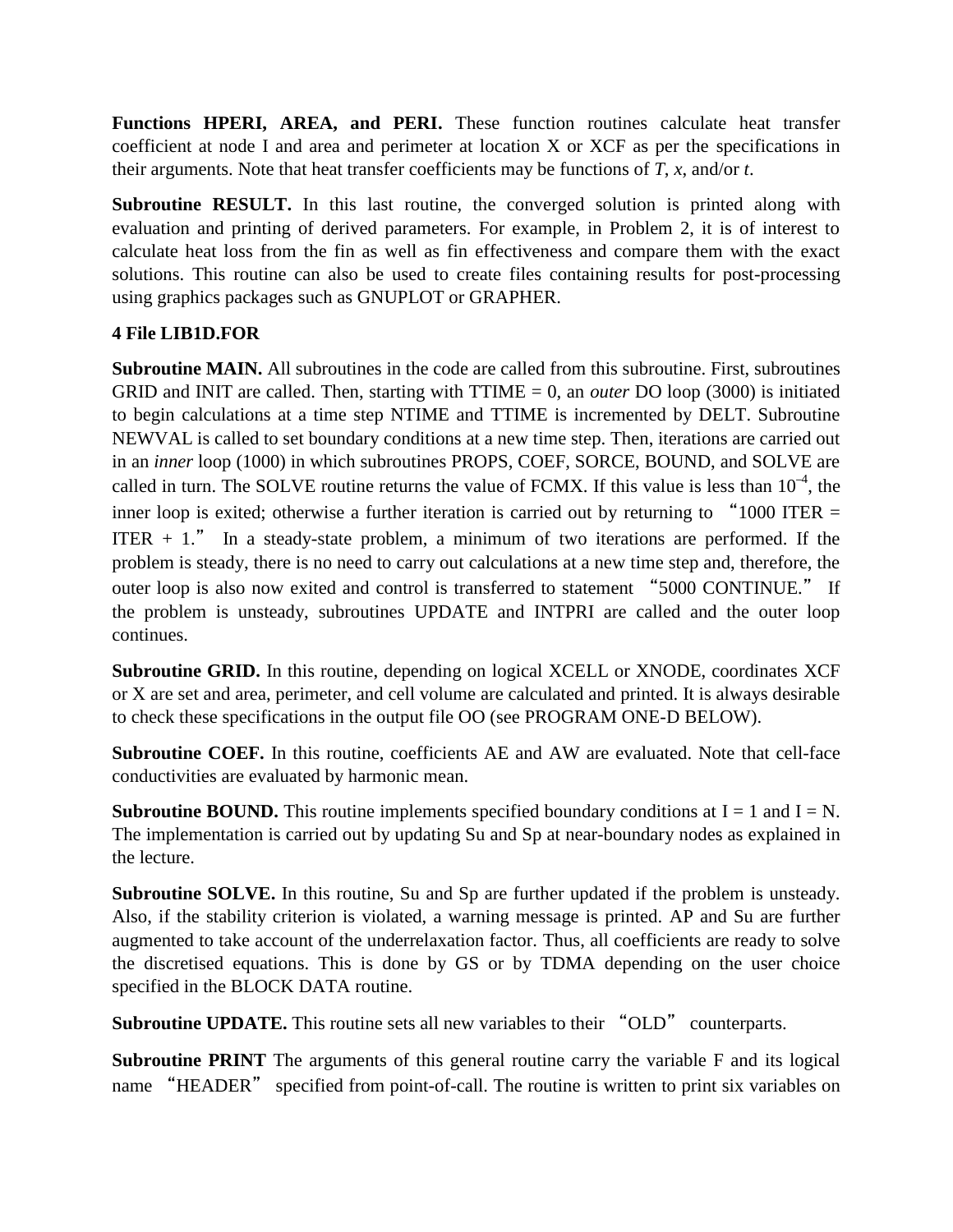a line. If  $N > 6$ , the next six variables are printed on the next line, and so on. The values are printed in E-format but the user may change to F-format, if desired.

## **COMMON BLOCK COM1D.FOR**

C \*\*\* THIS IS COMMON BLOCK FOR 1-D CONDUCTION PROGRAM PARAMETER (IT=50, PI=3.1415927, SMALL=1E-30, GREAT=1E30) LOGICAL T1SPEC, H1SPEC, Q1SPEC, TNSPEC, HNSPEC, QNSPEC LOGICAL STEADY, UNSTEADY, GAUSS, THOMAS, XCELL, XNODE COMMON/BOUNDS/T1SPEC, H1SPEC, Q1SPEC, TNSPEC, HNSPEC, QNSPEC COMMON/STATE/STEADY, UNSTEADY, GAUSS, THOMAS, XCELL, XNODE COMMON/CVAR/T (IT), TO (IT), SPH (IT), COND (IT), RHO (IT) COMMON/COORDS/X (IT), XCF(IT), ACF(IT), PERIM(IT),VOL(IT), AL COMMON/COEFF/AP(IT), AE(IT), AW(IT), SU(IT), SP(IT), STAB(IT) COMMON/CONTRO/ITERMX, N, RP, RSU, FCMX, CC, ISTOP COMMON/CTRAN/DELT, TIMEMX, MXSTEP, PSI, ITER, NTIME, TTIME COMMON/CPROPS/CONDREF, RHOREF, SPHREF COMMON/CDAT1/T1, TN, QB1, QBN, HB1, HBN, TINF1, TINFN, HPREF, TINF COMMON/CDAT1/QB1O, QBNO, HB1O, HBNO, TINF1O, TINFNO, HPREFO, TINFO COMMON/CDUM/DUM1 (5000), DUM2 (5000), DUM3 (5000)

- C ADDITIONAL PROBLEM-DEPENDENT VARIABLES
- C VARIABLES FOR PROB2

COMMON/CP2/BREADTH, THICK

C VARIABLES FOR PROB3

COMMON/CRADS/R1, R2, R3

## **USER File for Problem 1**

C \*\*\*\*\*\*\*\*\*\*\*\*\*\*\*\*\*\*\*\*\*\*\*\*\*\*\*\*\*\*\*\*\*\*\*\*\*\*\*\*\*\*\*\*\*\*\*\*\* PROGRAM ONED INCLUDE 'COM1D.FOR' C \*\*\*\*\*\*\*\*\*\*\*\*\*\*\*\*\*\*\*\*\*\*\*\*\*\*\*\*\*\*\*\*\*\*\*\*\*\*\*\*\*\*\*\*\*\*\*\*\* OPEN (6, FILE='OO') WRITE (6,\*)' \*\*\*\*\*\*\*\*\*\*\*\*\*\*\*\*\*\*\*\*\*\*\*\*\*\*\*\*\*\*\*\*\*\*\*\*\*\*\*\*\*\*\*\*\*\*' WRITE (6,\*)' ADHESION OF PLASTIC SHEETS - PROB1' WRITE (6,\*)' \*\*\*\*\*\*\*\*\*\*\*\*\*\*\*\*\*\*\*\*\*\*\*\*\*\*\*\*\*\*\*\*\*\*\*\*\*\*\*\*\*\*\*\*\*\*'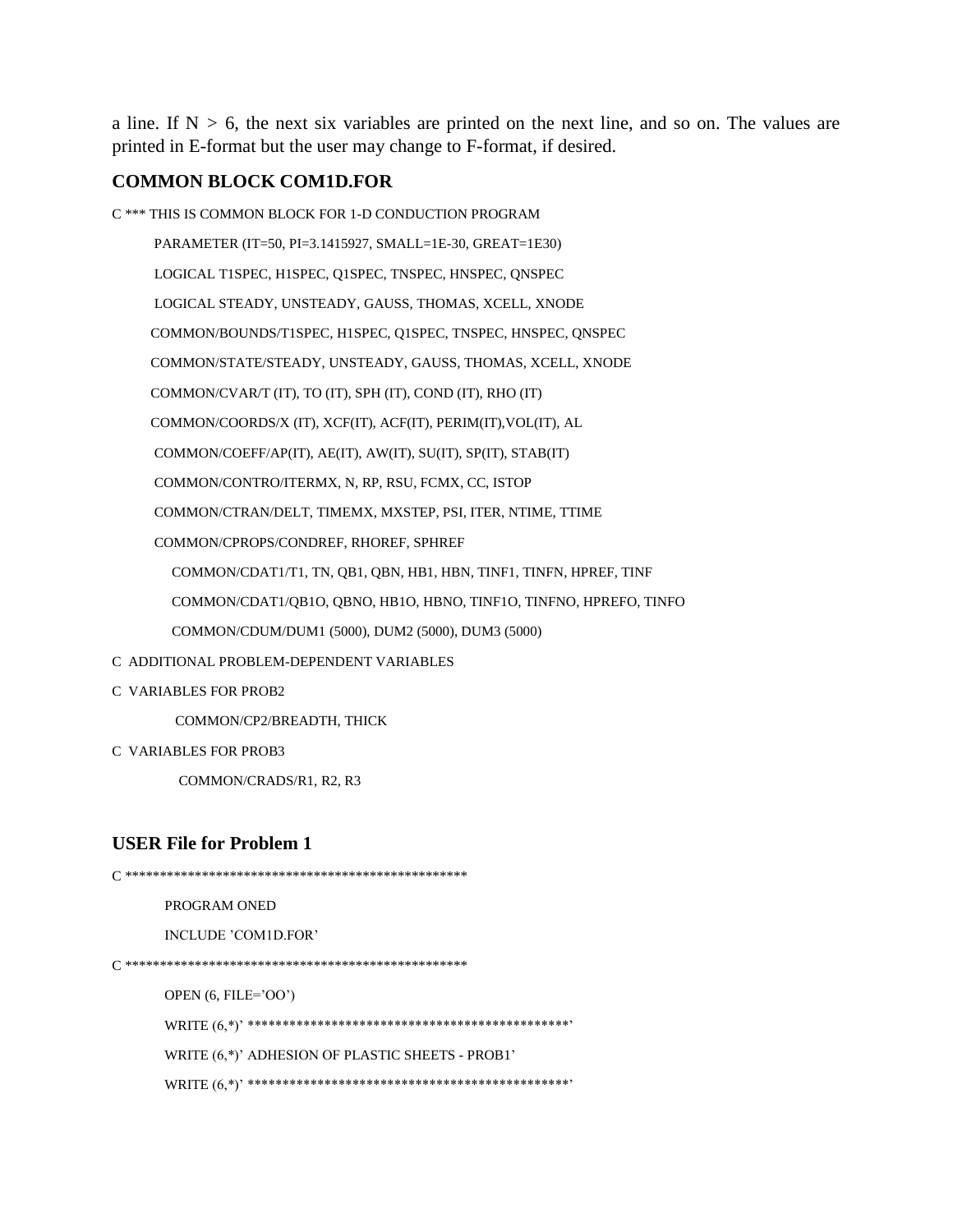```
DO 1 I = 1, N
```

```
\mathbf{1}XCF (I) = XCF (I) * AL
```
**CALL MAIN** 

**CALL RESULT** 

 ${\bf STOP}$ 

**END** 

SUBROUTINE INIT

INCLUDE 'COM1D.FOR'

C GIVE INITIAL GUESS AT TIME=0.0 OR AT ITER=0 FOR STEADY STATE

 $TIN = 30$ 

DO 1 I = 1,  $N$ 

 $T(I) = 30$ 

IF (I.EQ.1.OR.I.EQ.N) T (I) =  $250$ 

 $1\,$ **CONTINUE** 

**RETURN** 

```
\ensuremath{\mathrm{END}}
```
SUBROUTINE NEWVAL

INCLUDE 'COM1D.FOR'

C SET NEW VALUES OF HB1, HBN, QB1, QBN, TINF1, TINFN OR SOURCES

**RETURN** 

```
\ensuremath{\mathrm{END}}
```
**SUBROUTINE PROPS** 

INCLUDE 'COM1D.FOR'

C COND (I) AND SPH (I) ARE DEFINED AT NODE P

 $DO 1 I = 1, N$ 

 $RHO (I) = RHOREF$ 

 $COND (I) = CONDREF$ 

 $SPH (I) = SPHREF$  $\mathbf{1}$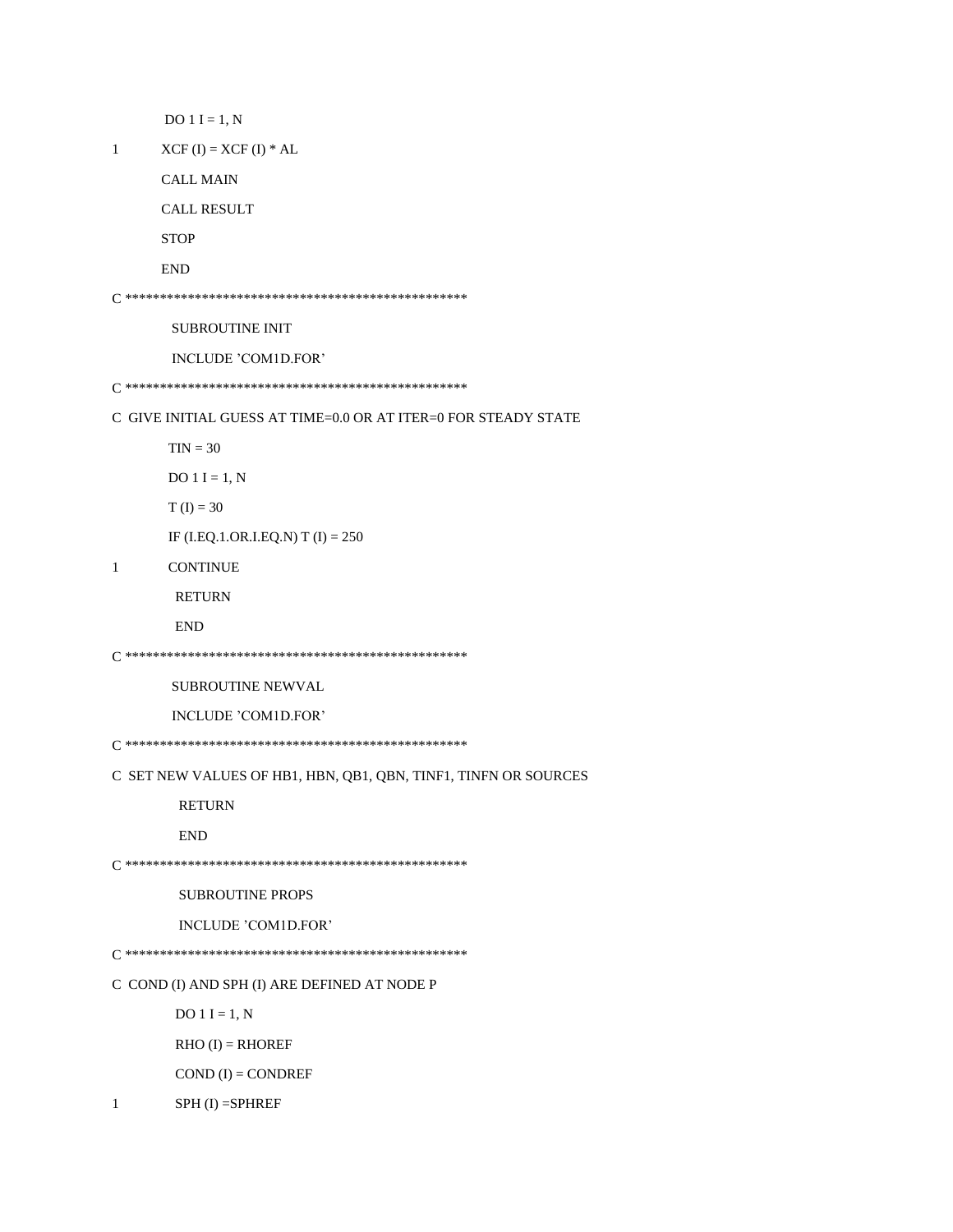### **RETURN**

**END** 

**SUBROUTINE SORCE** 

INCLUDE 'COM1D.FOR'

C FORM PROBLEM DEPENDENT SOURCE TERM INCLUDING SU AND SP

DO  $1 I = 2, N-1$ 

 $SU (I) = SU (I) + 0.0$ 

 $\mathbf{1}$ **CONTINUE** 

**RETURN** 

```
END
```
SUBROUTINE INTPRI

INCLUDE 'COM1D.FOR'

**CHARACTER\*20 HEADER** 

WRITE  $(6,*)'$  TIMESTEP = ', NTIME,' TOTAL TIME = ', TTIME

```
C PRINT TEMPERATURES AT THE CURRENT STEP
```
HEADER=' TEMP'

CALL PRINT (T, HEADER)

#### C STORE MID-POINT TEMPERATURE

 $DUM1 (NTIME) = T(4)$ 

C GIVE STOP CONDITION

```
IMID = 4
```
IF  $(T(IMID).GT.140)ISTOP=1$ 

**RETURN** 

 $\ensuremath{\mathrm{END}}$ 

```
{\bf C}FUNCTION ROUTINES
```
FUNCTION HPERI (II)

INCLUDE 'COM1D.FOR'

C H AT PERIMETER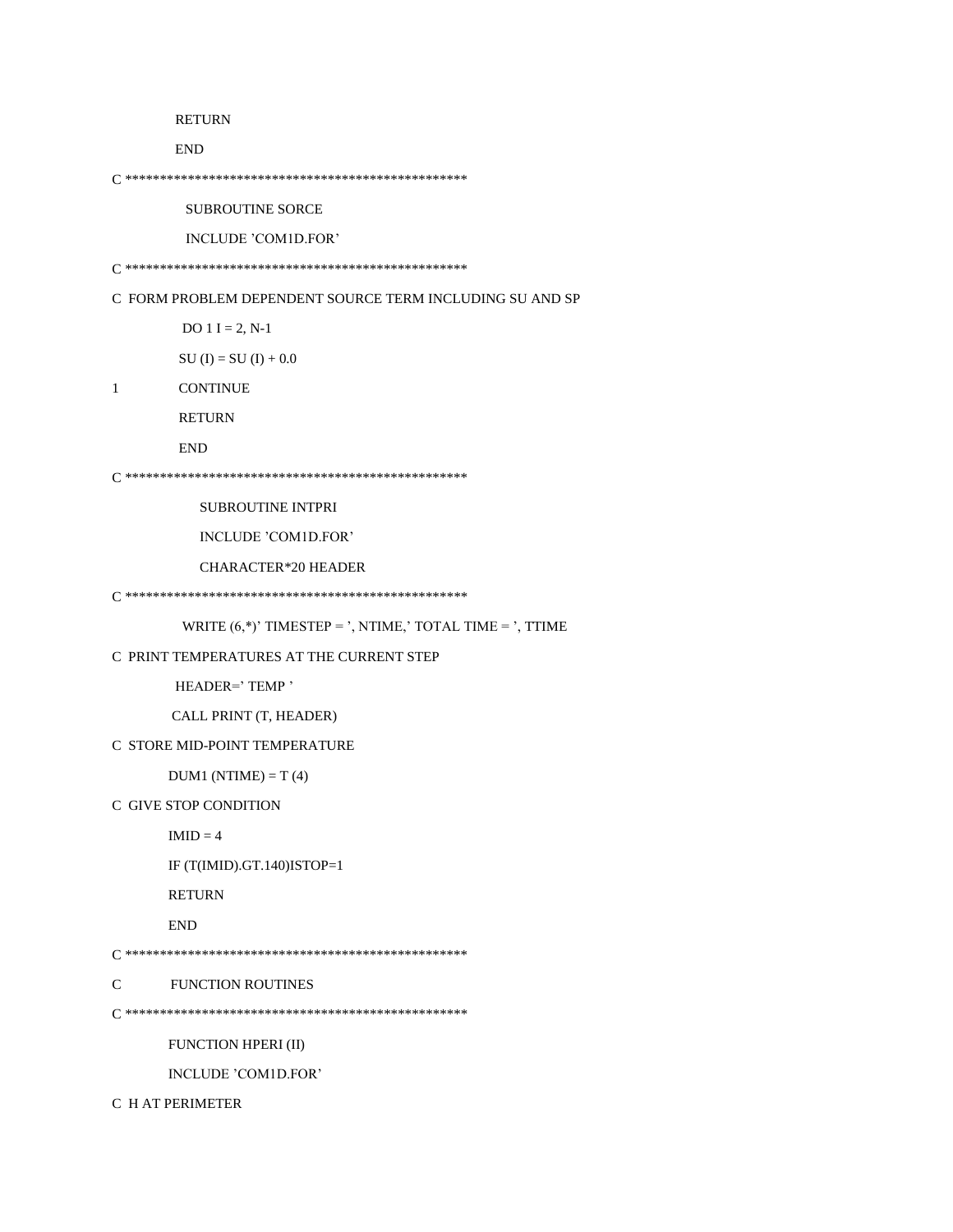```
\mathbf{I}=\mathbf{II}
```
HPERI=HPREF\*0.0+X (I) \* 0.0+T (I)\*0.0

RETURN

**END** 

FUNCTION AREA (XX)

INCLUDE 'COM1D.FOR'

C AREA OF CROSS-SECTION

 $AREA=1.0 + 0.0 * XX$ 

**RETURN** 

 ${\rm END}$ 

**FUNCTION PERI (XX)** 

INCLUDE 'COM1D.FOR'

C PERIMETER

 $PERI = 0$  \*  $XX$ 

**RETURN** 

 $\ensuremath{\mathrm{END}}$ 

**SUBROUTINE RESULT** 

INCLUDE 'COM1D.FOR'

**CHARACTER\*20 HEADER** 

HEADER=' FINAL-TEMP'

CALL PRINT (T, HEADER)

HEADER= $'X(I)'$ 

CALL PRINT(X, HEADER)

HEADER= $'$  XCF(I)'

CALL PRINT (XCF, HEADER)

C EXTRACT PROBLEM DEPENDENT PARAMETERS IF ANY

WRITE (6,\*)' PRINT MID-POINT TEMPERATURE'

DO 1 I=1, NTIME

 $TT = FLOAT (I) * DELT$ 

WRITE  $(6,*)$  TT, DUM1 (I)  $\mathbf{1}$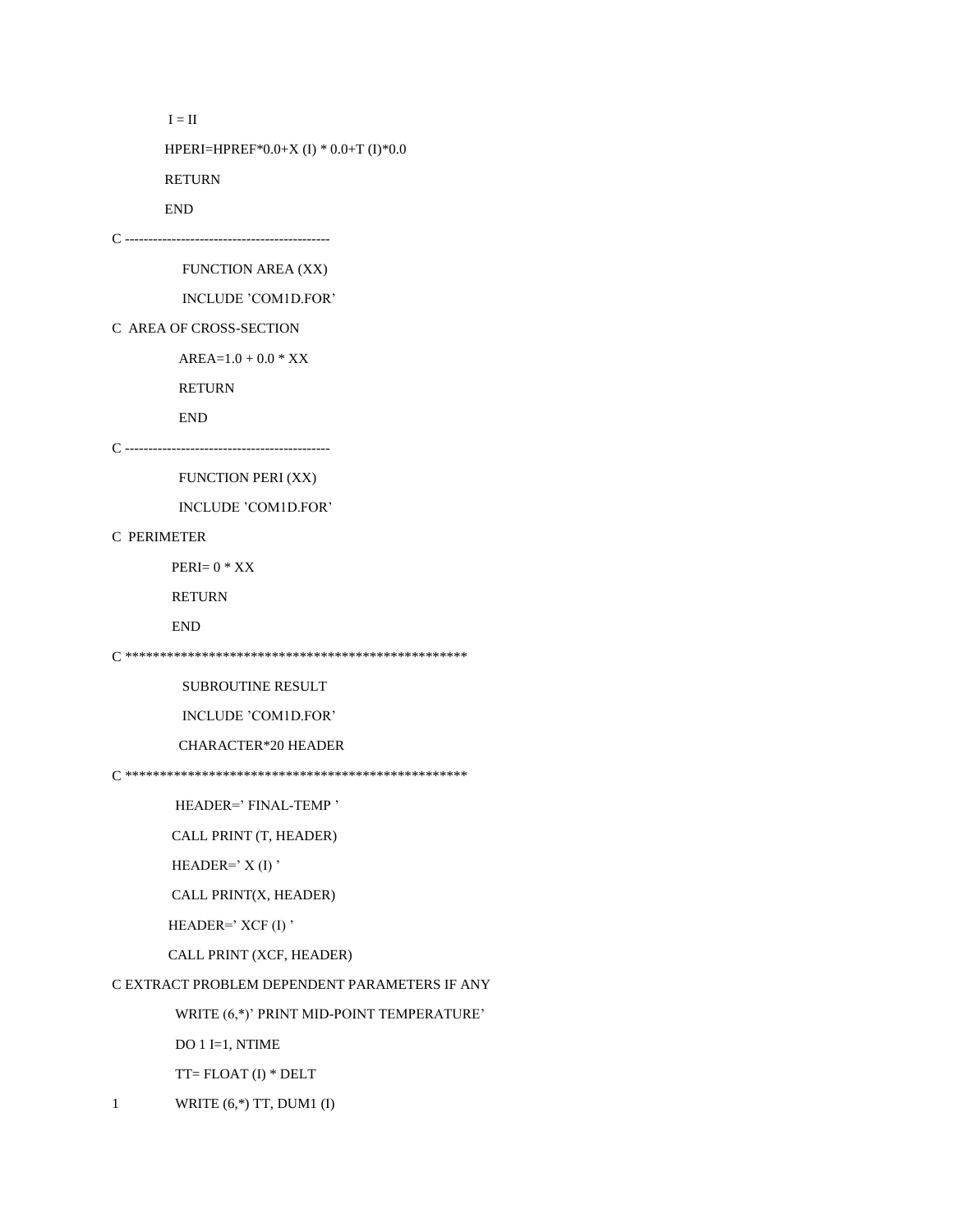TNOW=DUM1 (NTIME)

 $TOLD = DUM1 (NTIME-1)$ 

TT=FLOAT (NTIME-1) \* DELT

 $TIME = (140-TOLD)/(TNOWLEDW-TOLD)*DELT+TT$ 

WRITE  $(6,*)'$  TIME FOR ADHESION = ', TIME

**RETURN** 

 $\ensuremath{\mathrm{END}}$ 

**BLOCK DATA** 

INCLUDE 'COM1D.FOR'

C LOGICAL DECLARATIONS

DATA STEADY, UNSTEADY, GAUSS, THOMAS/.FALSE., .TRUE., .TRUE., .FALSE./

#### C CONTROL PARAMETERS

C FULLY IMPLICIT (PSI=1), FULLY EXPLICIT (PSI=0), SEMI IMPLICIT (0 < PSI < 1)

DATA PSI, DELT, MXSTEP, ITERMX, RP, CC/0.0, 10, 10000, 500, 1.0, 1E-5/

### C BOUNDARY SPECIFICATION

DATA T1SPEC, Q1SPEC, H1SPEC/.TRUE., 2\*. FALSE./

DATA TNSPEC, QNSPEC, HNSPEC/.TRUE., 2\*. FALSE./

DATA T1, TN, QB1, QBN, HB1, HBN/250.0, 250.0, 0.0, 0.0, 0.0, 0.0/

 $\mathcal{C}$ DATA TINF, TINF1, TINFN, HPREF/25, 150, 250, 12.0/

DATA CONDREF, RHOREF, SPHREF/0.25, 1300, 2000.0/

C GRID SPECIFICATION

DATA XCELL, XNODE/.TRUE...FALSE./

DATA N, AL/7, 0.01/

DATA XCF/0.0,0.0,0.2,0.4,0.6,0.8,1.0,43\*1.0/

 $\ensuremath{\mathrm{END}}$ 

## **USER File for Problem 1**

PROGRAM ONED

INCLUDE 'COM1D.FOR'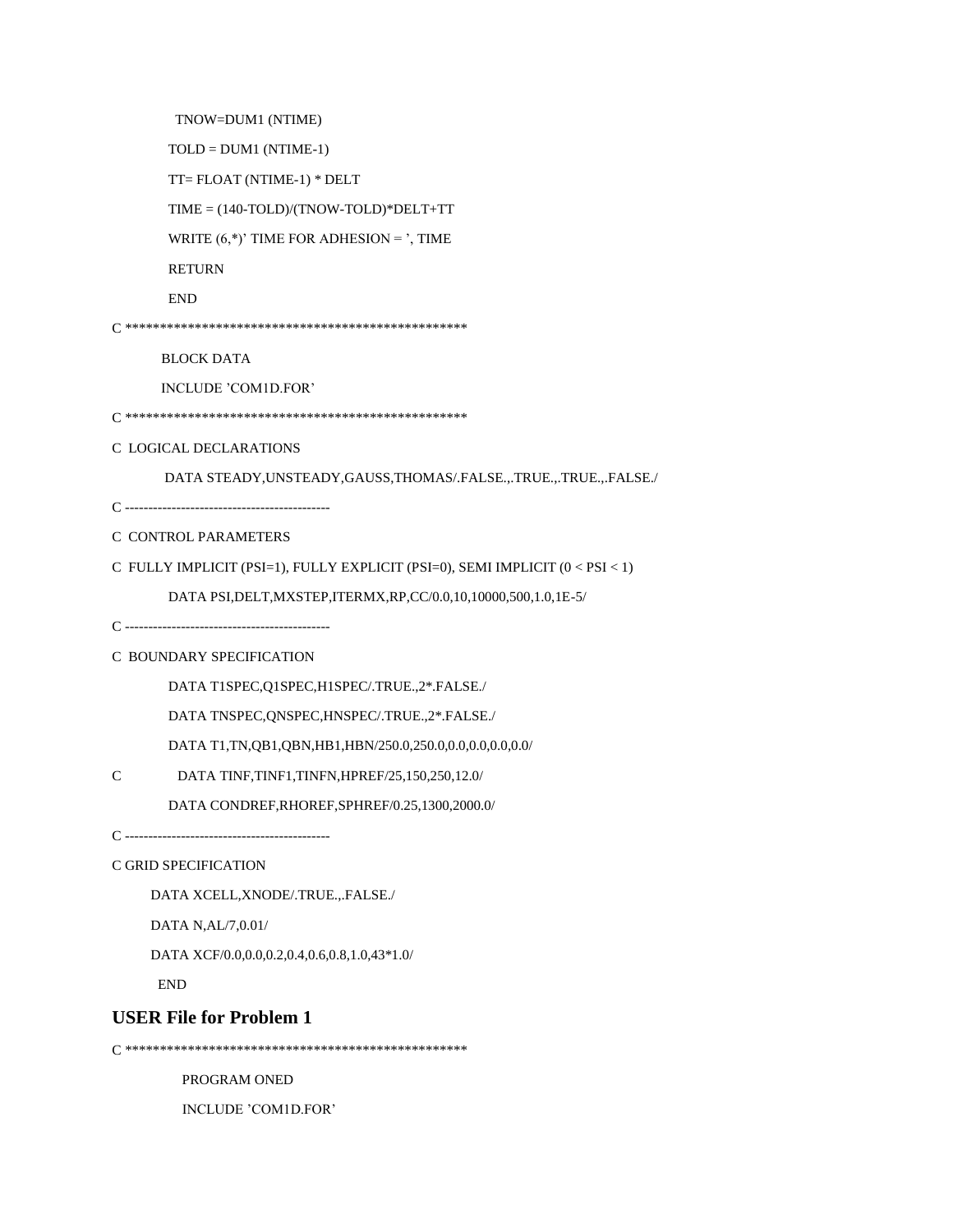OPEN (6, FILE='OO')

WRITE (6,\*)' ADHESION OF PLASTIC SHEETS - PROB1-CHAPTER2'  $DO 1 I=1, N$ 

 $\mathbf{1}$  $XCF$ (I)= $XCF(I)*AL$ 

**CALL MAIN** 

CALL RESULT

**STOP** 

**END** 

SUBROUTINE INIT

INCLUDE 'COM1D.FOR'

C GIVE INITIAL GUESS AT TIME=0.0 OR AT ITER=0 FOR STEADY STATE

 $TIN=30$ 

DO  $1 I=1, N$ 

 $T (I) = 30$ 

IF (I.EQ.1.OR.I.EQ.N)T(I)=250

 $\mathbf{1}$ **CONTINUE** 

**RETURN** 

**END** 

SUBROUTINE NEWVAL

INCLUDE 'COM1D.FOR'

C SET NEW VALUES OF HB1, HBN, QB1, QBN, TINF1, TINFN OR SOURCES

**RETURN** 

**END** 

**SUBROUTINE PROPS** 

INCLUDE 'COM1D.FOR'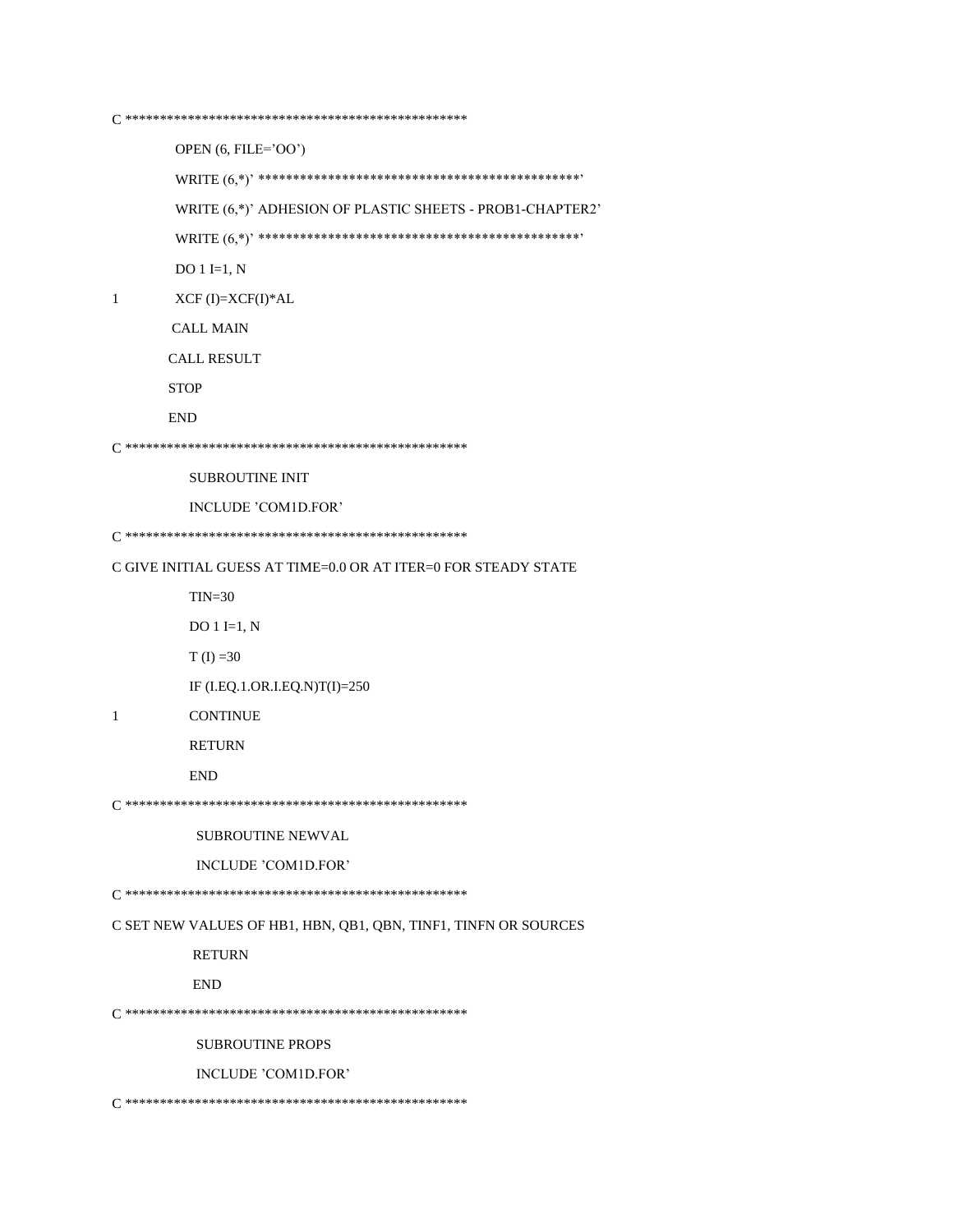C COND (I) AND SPH (I) ARE DEFINED AT NODE P

DO  $1 I=1, N$ 

 $RHO (I) = RHOREF$ 

 $COND (I) = CONDREF$ 

```
\mathbf{1}SPH (I) = SPHREF
```
**RETURN** 

 $\ensuremath{\mathrm{END}}$ 

**SUBROUTINE SORCE** 

INCLUDE 'COM1D.FOR'

C FORM PROBLEM DEPENDENT SOURCE TERM INCLUDING SU AND SP

DO 1 I=2, N-1

 $SU (I) = SU (I) + 0.0$ 

CONTINUE

 $\,1$ 

**RETURN** 

**END** 

**SUBROUTINE INTPRI** 

INCLUDE 'COM1D.FOR'

**CHARACTER\*20 HEADER** 

WRITE  $(6,*)'$  TIMESTEP = ', NTIME,' TOTAL TIME = ', TTIME

#### C PRINT TEMPERATURES AT THE CURRENT STEP

HEADER='TEMP'

CALL PRINT (T, HEADER)

C STORE MID-POINT TEMPERATURE

 $DUM1$  (NTIME) =T (4)

C GIVE STOP CONDITION

 $IMID=4$ 

IF (T (IMID).GT.140)ISTOP=1

**RETURN** 

**END**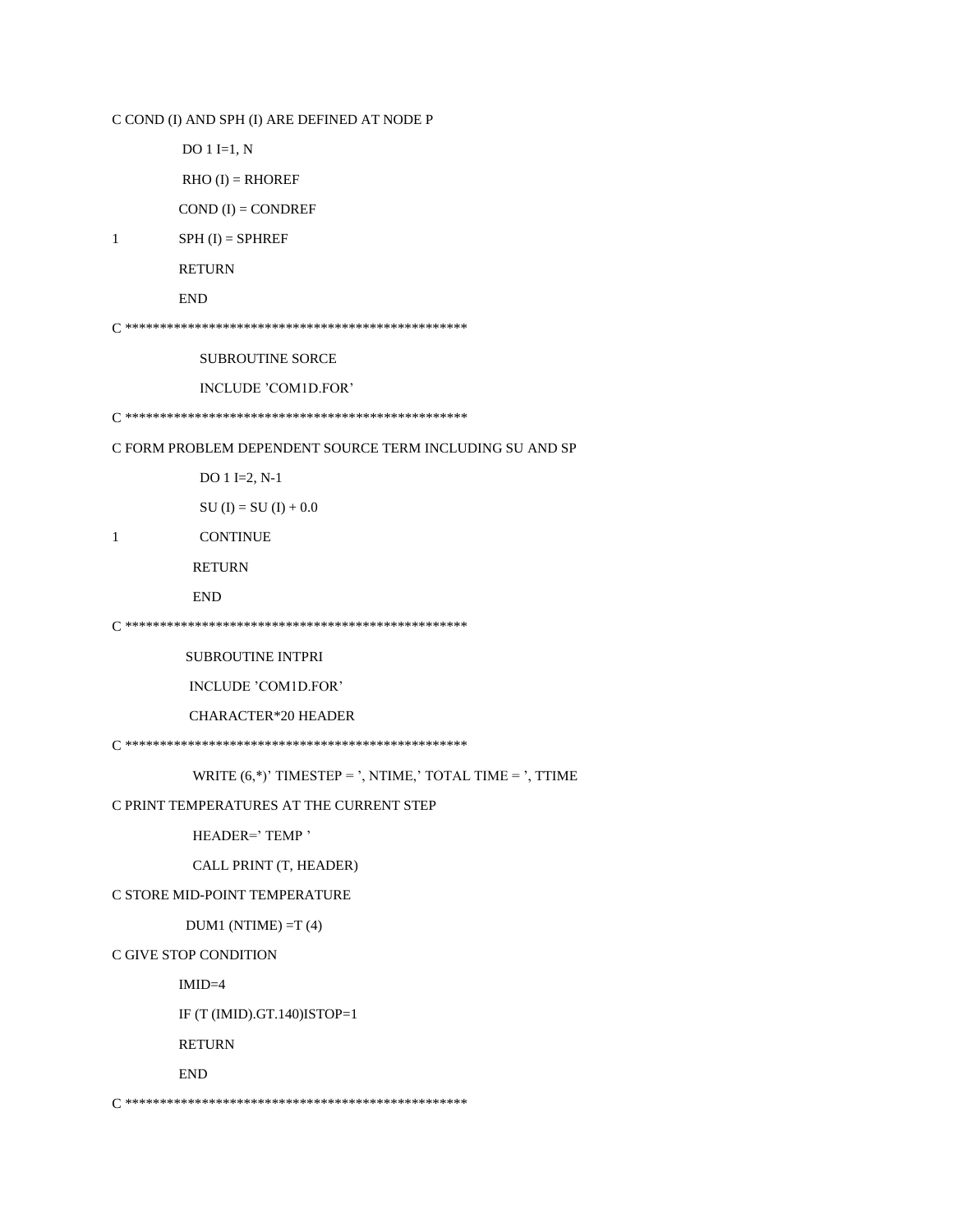C FUNCTION ROUTINES

C \*\*\*\*\*\*\*\*\*\*\*\*\*\*\*\*\*\*\*\*\*\*\*\*\*\*\*\*\*\*\*\*\*\*\*\*\*\*\*\*\*\*\*\*\*\*\*\*\*

FUNCTION HPERI (II)

INCLUDE 'COM1D.FOR'

#### C H AT PERIMETER

 $I=II$ 

HPERI=HPREF\*0.0+X(I)\*0.0+T(I)\*0.0

RETURN

END

C --------------------------------------------

FUNCTION AREA (XX)

INCLUDE 'COM1D.FOR'

#### C AREA OF CROSS-SECTION

AREA=1.0+0.0\*XX

RETURN

END

C --------------------------------------------

FUNCTION PERI (XX)

INCLUDE 'COM1D.FOR'

#### C PERIMETER

PERI=0\*XX

RETURN

END

C \*\*\*\*\*\*\*\*\*\*\*\*\*\*\*\*\*\*\*\*\*\*\*\*\*\*\*\*\*\*\*\*\*\*\*\*\*\*\*\*\*\*\*\*\*\*\*\*\*

SUBROUTINE RESULT

INCLUDE 'COM1D.FOR'

CHARACTER\*20 HEADER

C \*\*\*\*\*\*\*\*\*\*\*\*\*\*\*\*\*\*\*\*\*\*\*\*\*\*\*\*\*\*\*\*\*\*\*\*\*\*\*\*\*\*\*\*\*\*\*\*\*

HEADER=' FINAL-TEMP '

CALL PRINT (T, HEADER)

HEADER= $'$  X(I)'

CALL PRINT(X, HEADER)

HEADER=' XCF (I)'

CALL PRINT (XCF, HEADER)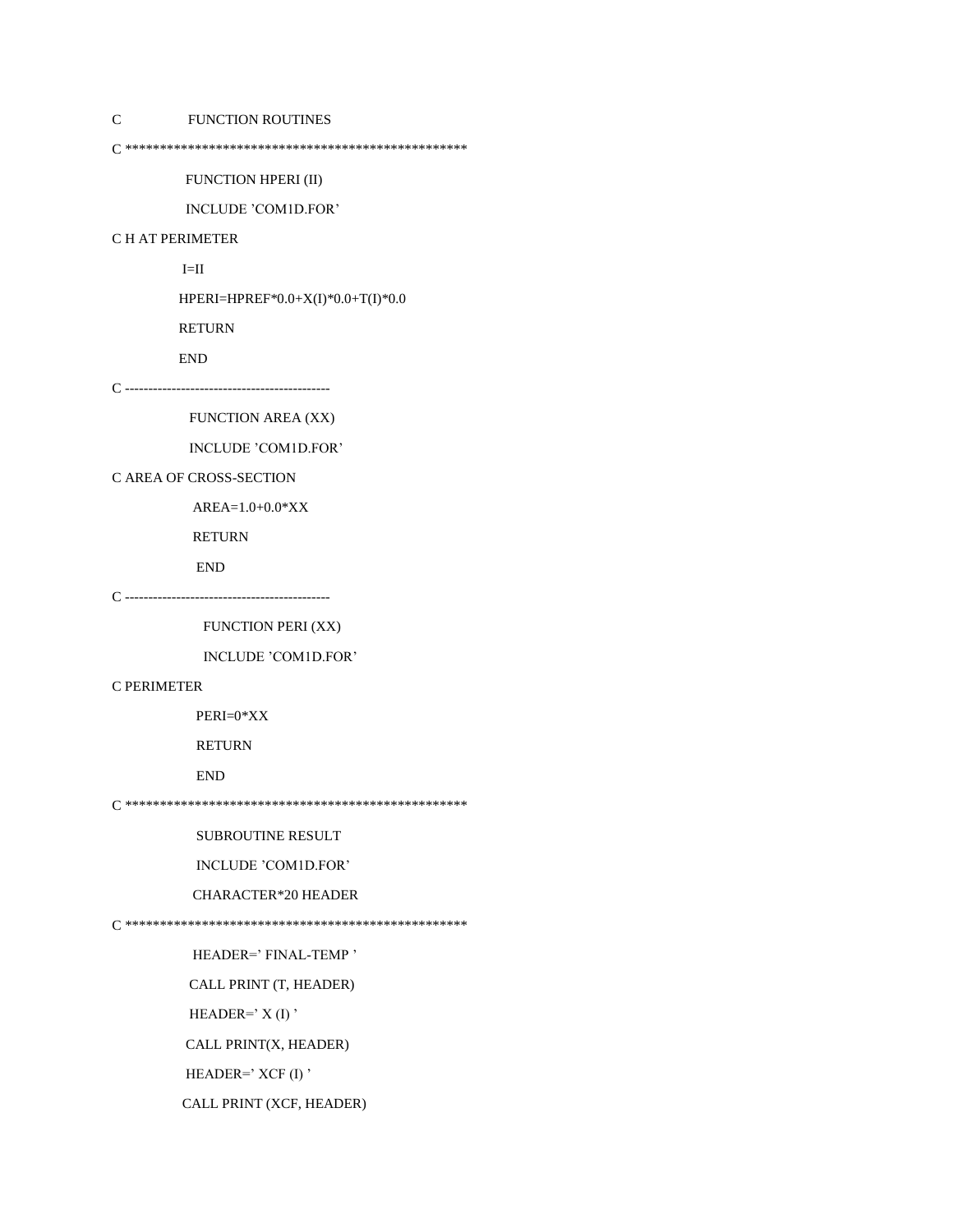### C EXTRACT PROBLEM DEPENDENT PARAMETERS IF ANY

WRITE (6,\*)' PRINT MID-POINT TEMPERATURE'

DO 1 I=1, NTIME

TT= FLOAT (I)\*DELT

1 WRITE (6,\*) TT, DUM1 (I)

TNOW=DUM1 (NTIME)

TOLD=DUM1 (NTIME-1)

TT=FLOAT (NTIME-1)\*DELT

TIME = (140-TOLD)/(TNOW-TOLD)\*DELT+TT

WRITE  $(6,*)'$  TIME FOR ADHESION = ', TIME

RETURN

END

C \*\*\*\*\*\*\*\*\*\*\*\*\*\*\*\*\*\*\*\*\*\*\*\*\*\*\*\*\*\*\*\*\*\*\*\*\*\*\*\*\*\*\*\*\*\*\*\*\*

BLOCK DATA

INCLUDE 'COM1D.FOR'

```
C *************************************************
```
C LOGICAL DECLARATIONS

DATA STEADY,UNSTEADY,GAUSS,THOMAS/.FALSE.,.TRUE.,.TRUE.,.FALSE./

C --------------------------------------------

C CONTROL PARAMETERS

C FULLY IMPLICIT (PSI=1), FULLY EXPLICIT (PSI=0), SEMI IMPLICIT (0 < PSI < 1)

DATA PSI,DELT,MXSTEP,ITERMX,RP,CC/0.0,10,10000,500,1.0,1E-5/

C --------------------------------------------

C BOUNDARY SPECIFICATION

DATA T1SPEC,Q1SPEC,H1SPEC/.TRUE.,2\*.FALSE./

DATA TNSPEC,QNSPEC,HNSPEC/.TRUE.,2\*.FALSE./

DATA T1,TN,QB1,QBN,HB1,HBN/250.0,250.0,0.0,0.0,0.0,0.0/

C DATA TINF,TINF1,TINFN,HPREF/25,150,250,12.0/

DATA CONDREF,RHOREF,SPHREF/0.25,1300,2000.0/

C --------------------------------------------

C GRID SPECIFICATION

DATA XCELL,XNODE/.TRUE.,.FALSE./

DATA N,AL/7,0.01/

DATA XCF/0.0,0.0,0.2,0.4,0.6,0.8,1.0,43\*1.0/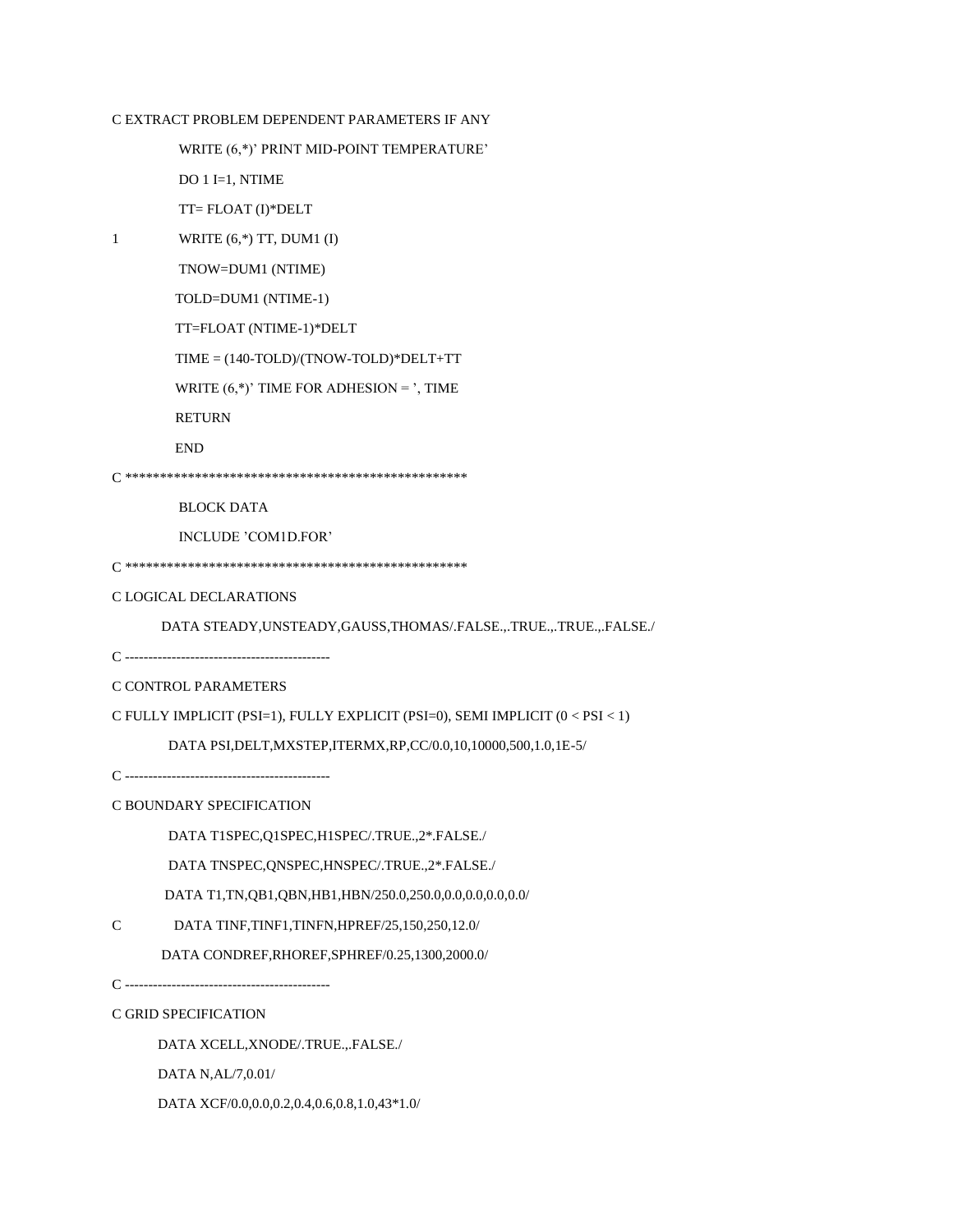${\rm END}$ 

### **USER File for Problem 3**

```
C THIS IS USER FILE USER1D.FOR - A. W. DATE
PROGRAM ONED
    INCLUDE 'COM1D.FOR'
OPEN (6, FILE='OO')
     WRITE (6,*)' ANNULAR COMPOSITE FIN - PROB3'
     WRITE (6,*)' SOLVE BY TDMA'
     DX = (R3-R1)/FLOAT (N-2)XCF(1) = 0XCF(2) = 0.0DO 1 I=3, N\,1XCF (I) = XCF (I-1) + DXCALL MAIN
     CALL RESULT
     STOP
     END
SUBROUTINE INIT
     INCLUDE 'COM1D.FOR'
C GIVE INITIAL GUESS AT TIME=0.0 OR AT ITER=0 FOR STEADY STATE
     T(1)=T1T(N) = TNRETURN
     {\rm END}
```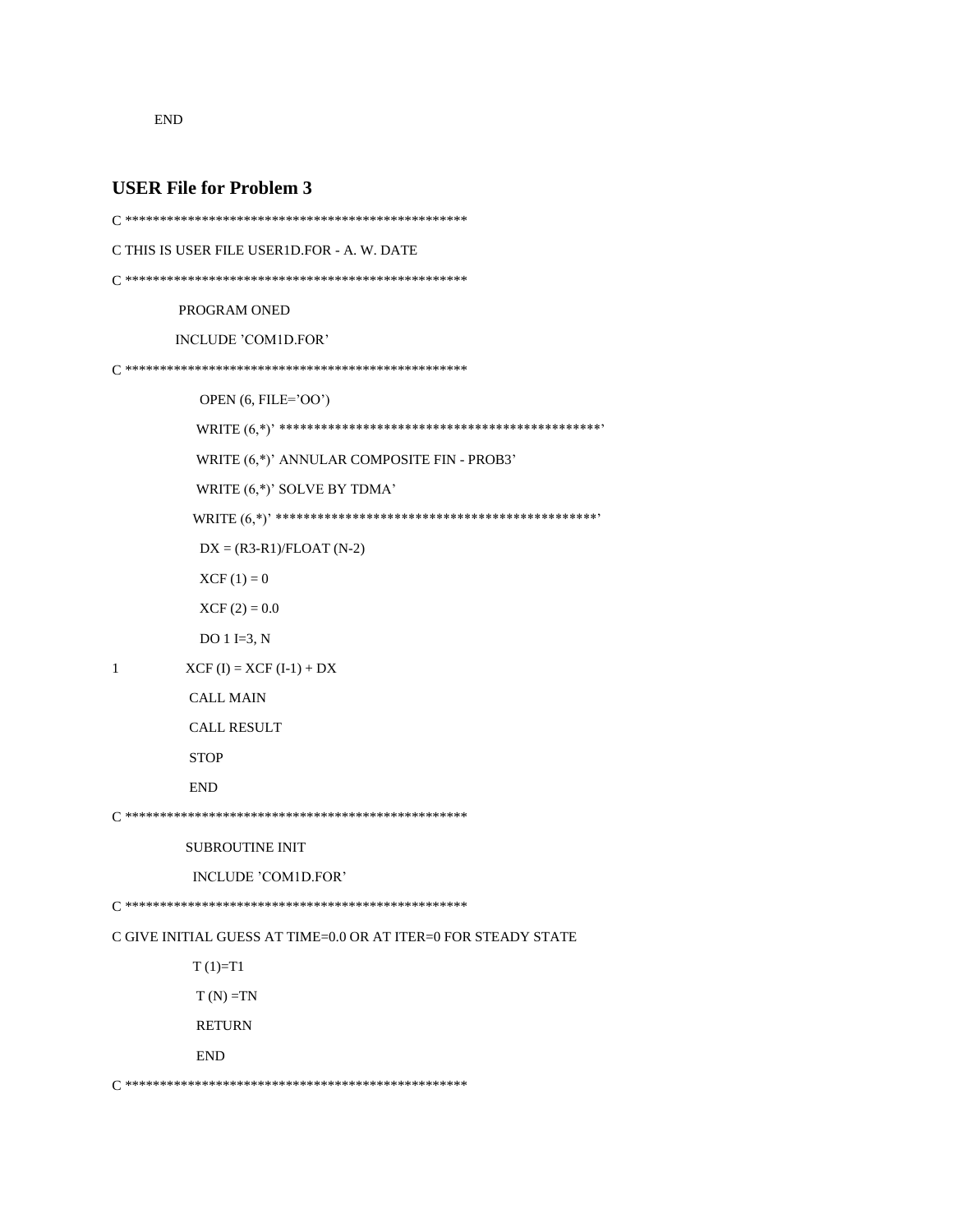SUBROUTINE NEWVAL

INCLUDE 'COM1D.FOR'

C SET NEW VALUES OF HB1, HBN, QB1, QBN, TINF1, TINFN OR SOURCES

**RETURN** 

**END** 

**SUBROUTINE PROPS** 

INCLUDE 'COM1D.FOR'

C COND (I) AND SPH (I) ARE DEFINED AT NODE P

 $RR=R2-R1$ 

DO  $1 I=1, N$ 

IF(X (I).LT. RR) COND (I) =  $200$ 

 $IF(X (I).GT. RR)$  COND  $(I) = 40$ 

 $1\,$  $SPH (I) = SPHREF$ 

RETURN

```
\ensuremath{\mathrm{END}}
```
SUBROUTINE SORCE

INCLUDE 'COM1D.FOR'

C FORM PROBLEM DEPENDENT SOURCE TERM INCLUDING SU AND SP

DO  $1$  I=2, N-1

TERM=HPERI (I)\*PERIM (I)\*(XCF (I+1)-XCF (I))

 $SU (I) = SU (I) + TERM*TIME$ 

 $SP (I) = SP (I) + TERM$ 

```
1\,CONTINUE
```
**RETURN** 

**END** 

SUBROUTINE INTPRI

INCLUDE 'COM1D.FOR'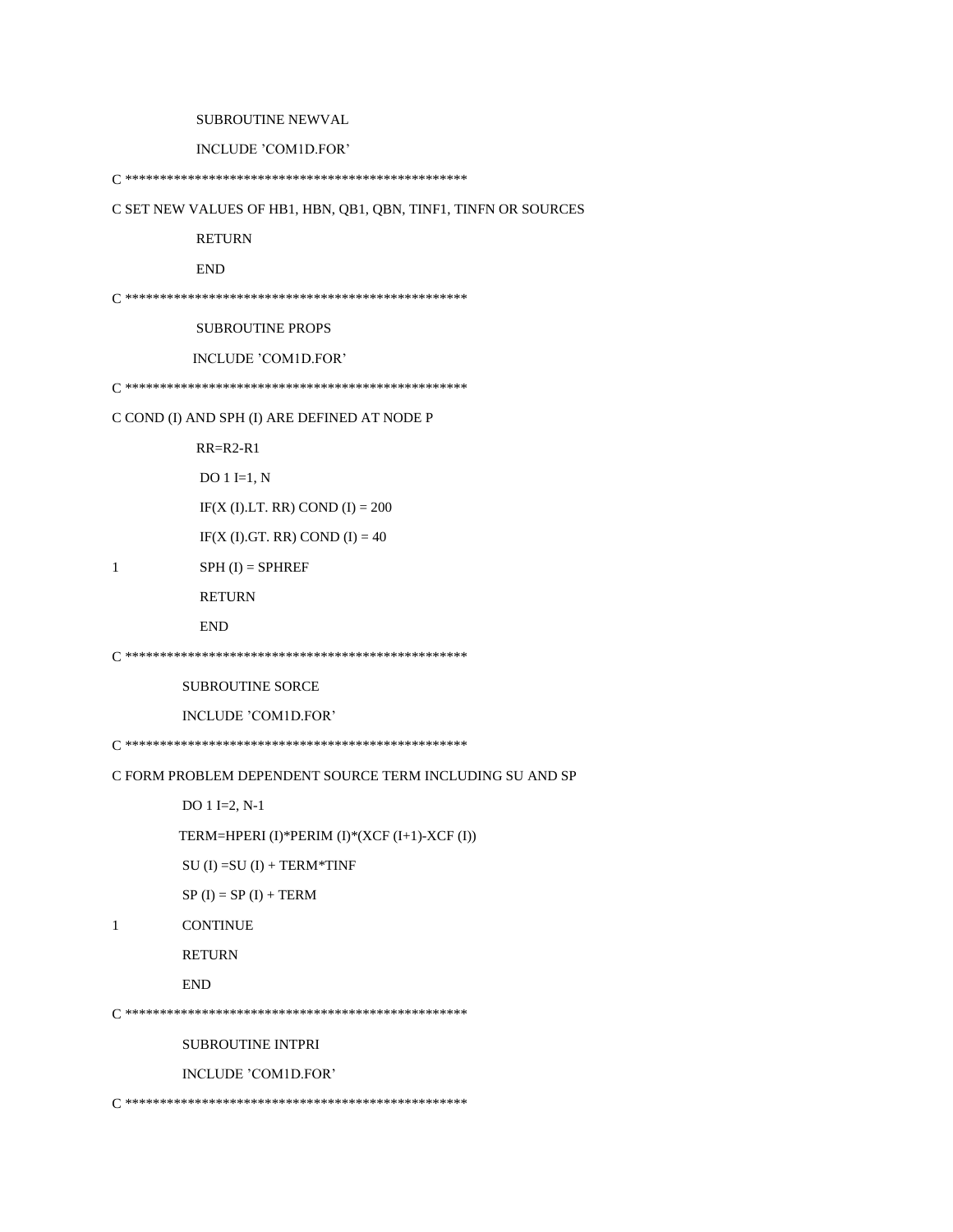#### RETURN

END

C \*\*\*\*\*\*\*\*\*\*\*\*\*\*\*\*\*\*\*\*\*\*\*\*\*\*\*\*\*\*\*\*\*\*\*\*\*\*\*\*\*\*\*\*\*\*\*\*\*

C FUNCTION ROUTINES

C \*\*\*\*\*\*\*\*\*\*\*\*\*\*\*\*\*\*\*\*\*\*\*\*\*\*\*\*\*\*\*\*\*\*\*\*\*\*\*\*\*\*\*\*\*\*\*\*\*

FUNCTION HPERI (II)

INCLUDE 'COM1D.FOR'

#### C H AT PERIMETER

 $\mbox{I=II}$ 

HPERI=HPREF+X (I)\*0.0+T(I)\*0.0

RETURN

END

C --------------------------------------------

FUNCTION AREA (XX)

INCLUDE 'COM1D.FOR'

#### C AREA OF CROSS-SECTION

AREA=2\*PI\*(R1+XX)\*THICK

RETURN

END

C --------------------------------------------

FUNCTION PERI (XX)

INCLUDE 'COM1D.FOR'

#### C PERIMETER

PERI=4\*PI\*(R1+XX)

RETURN

END

C \*\*\*\*\*\*\*\*\*\*\*\*\*\*\*\*\*\*\*\*\*\*\*\*\*\*\*\*\*\*\*\*\*\*\*\*\*\*\*\*\*\*\*\*\*\*\*\*\*

SUBROUTINE RESULT

INCLUDE 'COM1D.FOR'

#### CHARACTER\*20 HEADER

C \*\*\*\*\*\*\*\*\*\*\*\*\*\*\*\*\*\*\*\*\*\*\*\*\*\*\*\*\*\*\*\*\*\*\*\*\*\*\*\*\*\*\*\*\*\*\*\*\*

HEADER=' FINAL-TEMP '

CALL PRINT (T, HEADER)

C EXTRACT PROBLEM DEPENDENT PARAMETERS IF ANY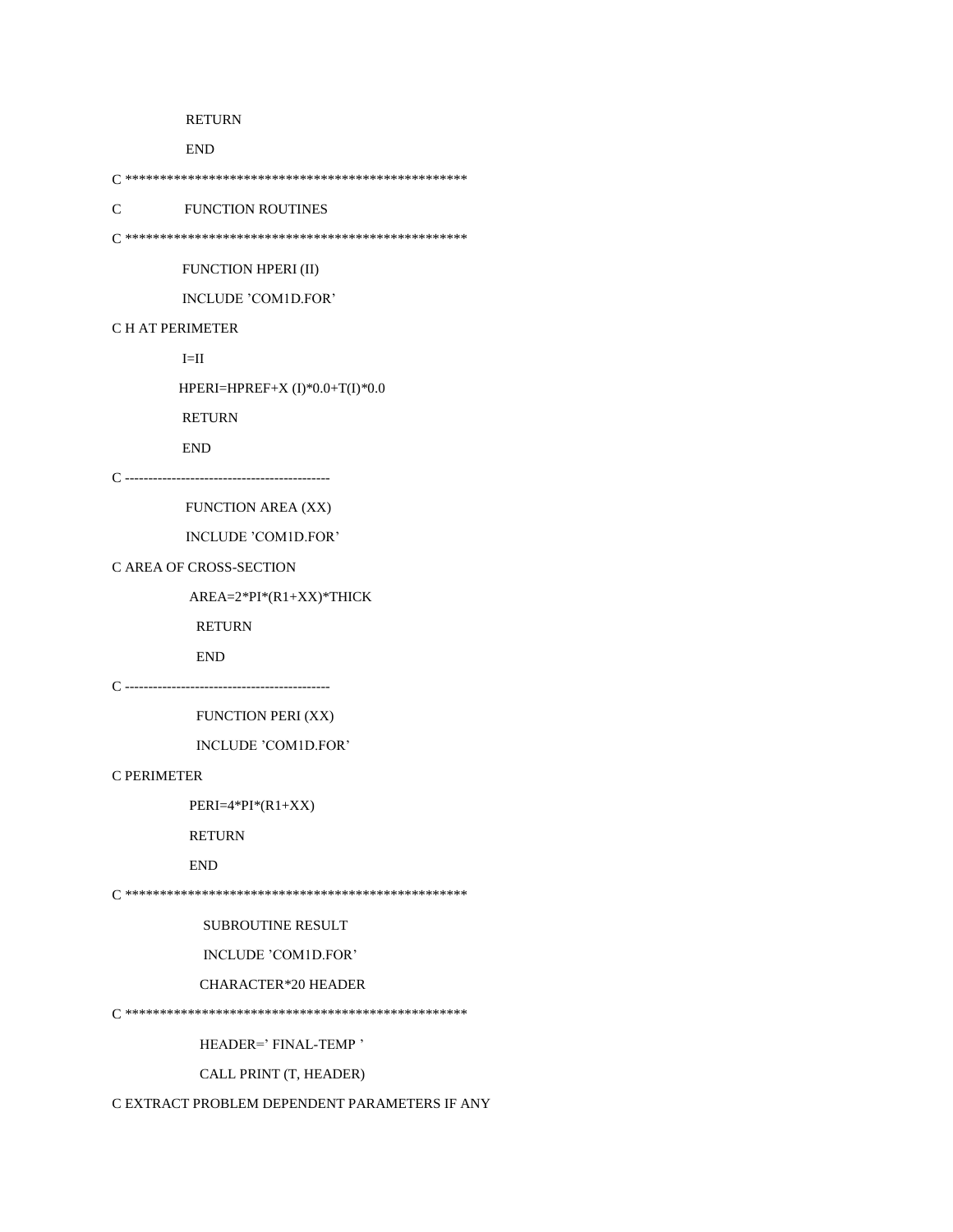QLOSS=ACF (2)\*COND (1)\*(T (1)-T (2))/(X (2)-X (1))

QMAX=2\*PI\*(R3\*\*2-R1\*\*2)\*HPREF\*(T(1)-TINF)

EFF=QLOSS/QMAX

WRITE (6,\*)' NUMERICAL SOLUTION '

WRITE  $(6,*)'$  QLOSS = ', QLOSS,' EFF = ', EFF

### C PLOT TEMP PROFILE

OPEN (12, FILE='TEXT3.DAT') WRITE  $(12,*)'$ TITLE = ANNULAR FIN' WRITE  $(12,^*)'VARIABLES = XXTT'$ WRITE  $(12,*)'$  ZONE T = ZONE1, I = ', N,', F = POINT' DO 51 J=1,  $N$ WRITE  $(12,*)$  X  $(J),T$   $(J)$ 

- 51
	- $CLOSE(12)$

**RETURN** 

**END** 

 $\operatorname{BLOCK}$  DATA

INCLUDE 'COM1D.FOR'

#### C LOGICAL DECLARATIONS

 $C$  \*\*\* DECLARE STEADY OR UNSTEADY AND SOLUTION METHOD

DATA STEADY, UNSTEADY, GAUSS, THOMAS/.TRUE., FALSE., FALSE., TRUE./

C CONTROL PARAMETERS

C FULLY IMPLICIT (PSI=1), FULLY EXPLICIT (PSI=0), SEMI IMPLICIT (0<PSI<1)

DATA PSI, DELT, MXSTEP, ITERMX, RP, CC/1.0,5,100,500,1.0,1E-5/

### C BOUNDARY SPECIFICATION

DATA T1SPEC, Q1SPEC, H1SPEC/.TRUE., 2\*. FALSE./

DATA TNSPEC, QNSPEC, HNSPEC/.FALSE.,.TRUE.,.FALSE./

DATA T1, TN, QB1, QBN, HB1, HBN/200.0, 150.0, 0.0, 0.0, 0.0, 0.0/

DATA TINF, TINF1, TINFN, HPREF/25, 0.0, 0.0, 20.0/

DATA CONDREF, RHOREF, SPHREF/1.0, 1.0, 1.0/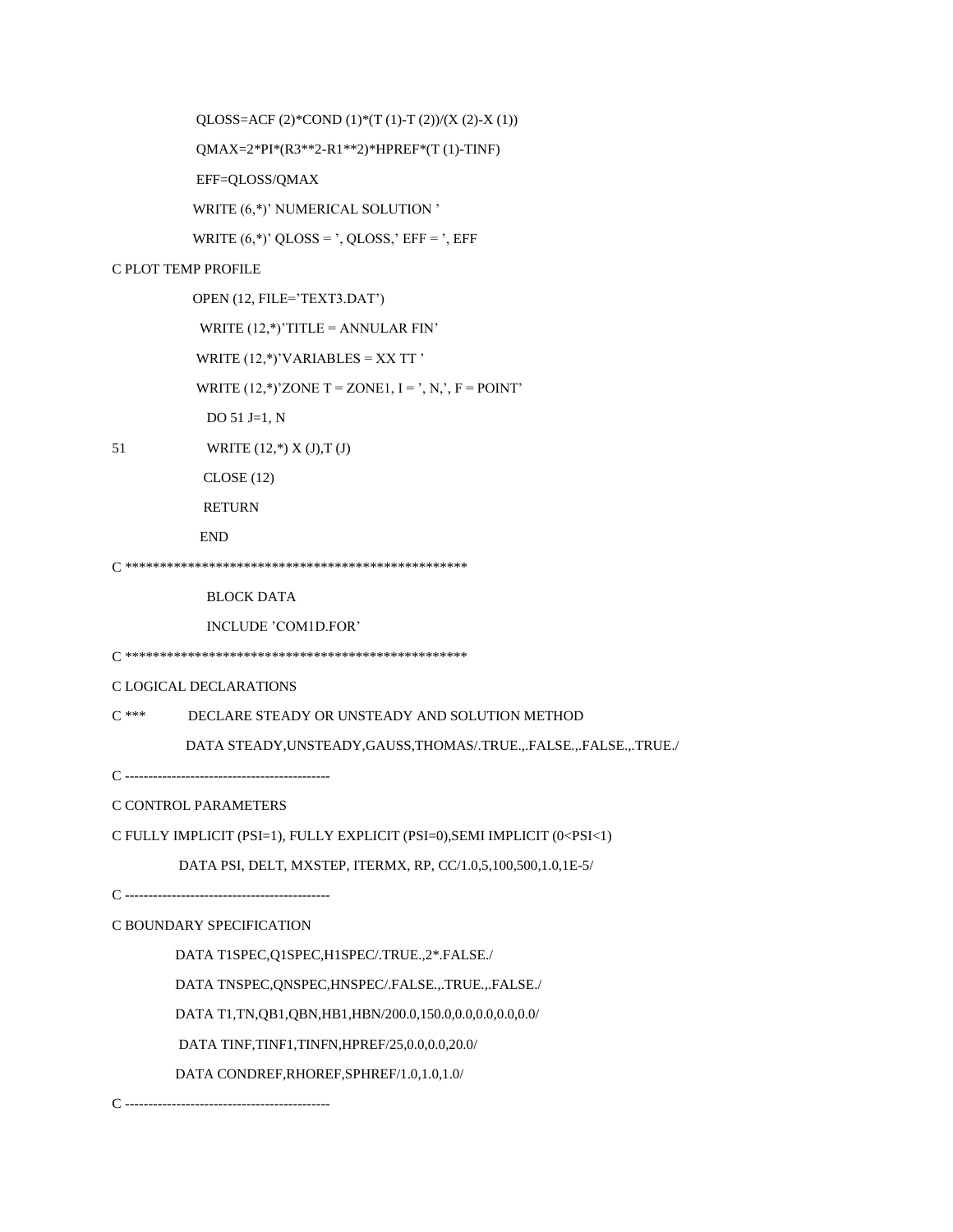C GRID SPECIFICATION

DATA XCELL,XNODE/.TRUE.,.FALSE./

DATA N/8/

C PROBLEM DEPENDENT PARAMETERS (IF ANY)

DATA THICK/0.001/

DATA R1,R2,R3/0.0125,0.025,0.0375/

END

Library File LIB1D.FOR

C \*\*\*\*\*\*\*\*\*\*\*\*\*\*\*\*\*\*\*\*\*\*\*\*\*\*\*\*\*\*\*\*\*\*\*\*\*\*\*\*\*\*\*\*\*\*\*\*\*

C THIS IS LIBRARY LIB1D.FOR - A. W. DATE

C \*\*\*\*\*\*\*\*\*\*\*\*\*\*\*\*\*\*\*\*\*\*\*\*\*\*\*\*\*\*\*\*\*\*\*\*\*\*\*\*\*\*\*\*\*\*\*\*\*

SUBROUTINE MAIN

INCLUDE 'COM1D.FOR'

C \*\*\*\*\*\*\*\*\*\*\*\*\*\*\*\*\*\*\*\*\*\*\*\*\*\*\*\*\*\*\*\*\*\*\*\*\*\*\*\*\*\*\*\*\*\*\*\*\*

 WRITE (6,\*)' \*\*\*\*\*\*\*\*\*\*\*\*\*\*\*\*\*\*\*\*\*\*\*\*\*\*\*\*\*\*\*\*\*\*\*\*\*\*\*' IF (THOMAS) WRITE (6,\*)' SOLUTION BY TDMA' IF (GAUSS) WRITE (6,\*)' SOLUTION BY GAUSS SIEDEL' WRITE (6,\*)' \*\*\*\*\*\*\*\*\*\*\*\*\*\*\*\*\*\*\*\*\*\*\*\*\*\*\*\*\*\*\*\*\*\*\*\*\*\*\*'

- C\*\*\* CALCULATE CELL FACE COORDINATES, AREA AND VOLUME. CALL GRID
- C\*\*\* SPECIFY INITIAL TEMPERATURE DISTRIBUTION (USER FILE)

CALL INIT

ISTOP=0

IF (STEADY) PSI=1.0

IF (UNSTEADY) THEN

DO 101 I=1, N

101 TO (I) = T (I)

IF (PSI.EQ.0.0) ITERMX=0

ENDIF

TTIME=0.0

C\*\*\* BEGIN TIME STEP

TIMEMX=MXSTEP\*DELT

DO 3000 NTIME=1, MXSTEP

TTIME=TTIME+DELT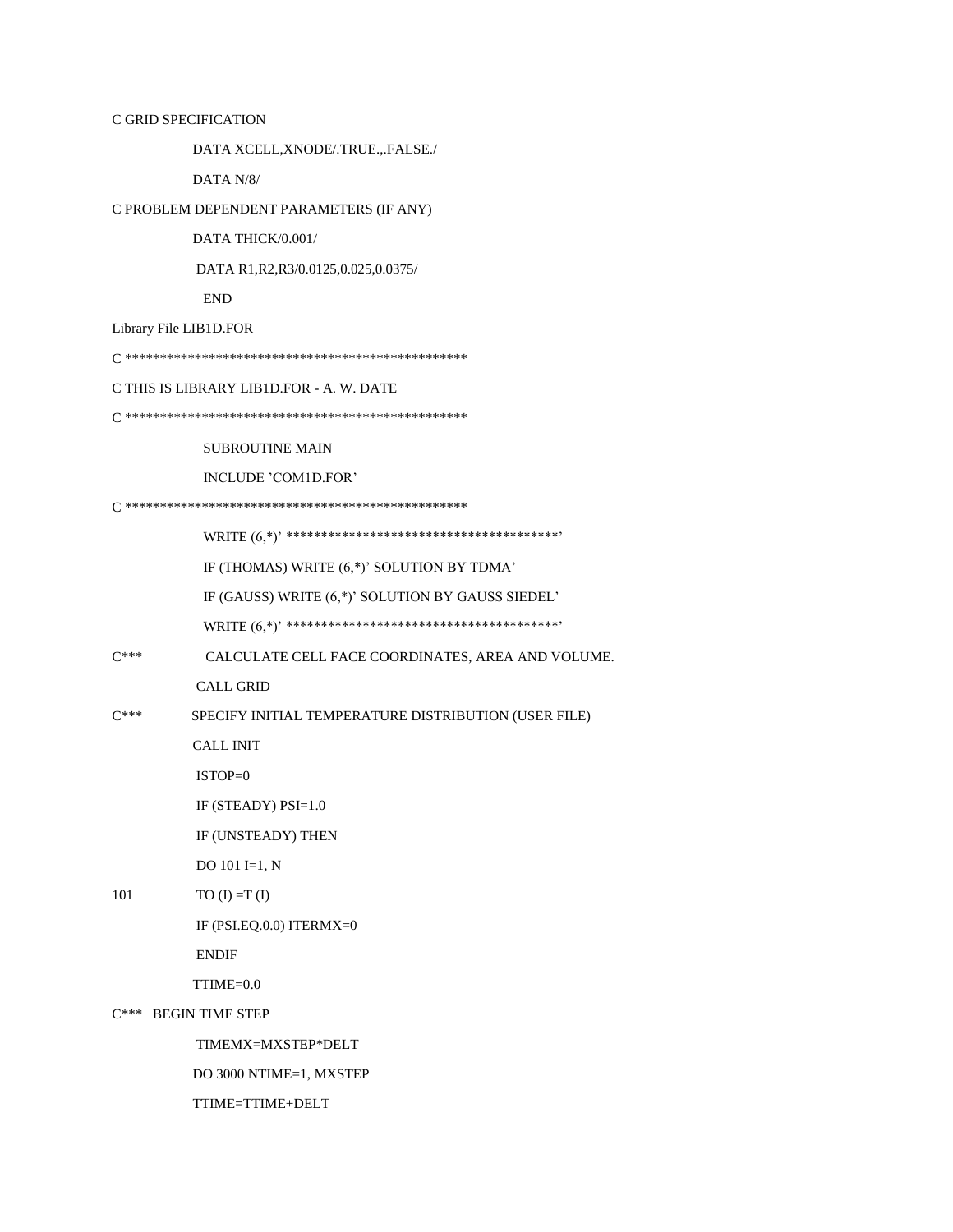### C SET NEW VALUES AT THE BOUNDARY OR SOURCES (USER FILE)

IF (UNSTEADY) CALL NEWVAL

| $C***$    | <b>BEGIN ITERATIONS AT A TIME STEP</b>           |
|-----------|--------------------------------------------------|
|           | IF (PSI.NE.0.0) WRITE $(6,*)'$ ITER FCMX '       |
|           | $ITER = 0$                                       |
| 1000      | $ITER = ITER + 1$                                |
| C         | CALL PROPERTIES ROUTINE (USER FILE)              |
|           | <b>CALL PROPS</b>                                |
| $C***$    | CALCUALTE THE COEFFICIENTS AW AND AE             |
|           | <b>CALL COEF</b>                                 |
| $C^{***}$ | CALCULATE THE SOURCE TERMS SU AND SP (USER FILE) |
|           | <b>CALL SORCE</b>                                |
| $C***$    | SPECIFY THE BOUNDARY CONDITIONS                  |
|           | <b>CALL BOUND</b>                                |
| $C***$    | SOLVE THE DISCRETISED EQUATION                   |
|           | <b>CALL SOLVE</b>                                |
| $C***$    | WRITE RESIDUAL, CHECK CONVERGENCE                |
|           | WRITE (6,500) ITER, FCMX                         |
|           | IF (ITER.GT.ITERMX) GO TO 2000                   |
|           | IF (STEADY.AND.ITER.EQ.1) GO TO 1000             |
|           | IF (FCMX.GT.CC) GO TO 1000                       |
| 2000      | <b>CONTINUE</b>                                  |
|           | IF (STEADY) GO TO 5000                           |
|           | C END OF TIME STEP                               |
|           |                                                  |

### C UPDATE OLD TEMPERATURES AND PRINT OUT VARIABLES (USER FILE)

 CALL INTPRI CALL UPDATE IF (ISTOP.EQ.1) GO TO 5000

IF (TTIME.GT.TIMEMX) GO TO 5000

- 3000 CONTINUE
- 5000 CONTINUE
- 500 FORMAT (I5, 6X, E10.3)

RETURN

END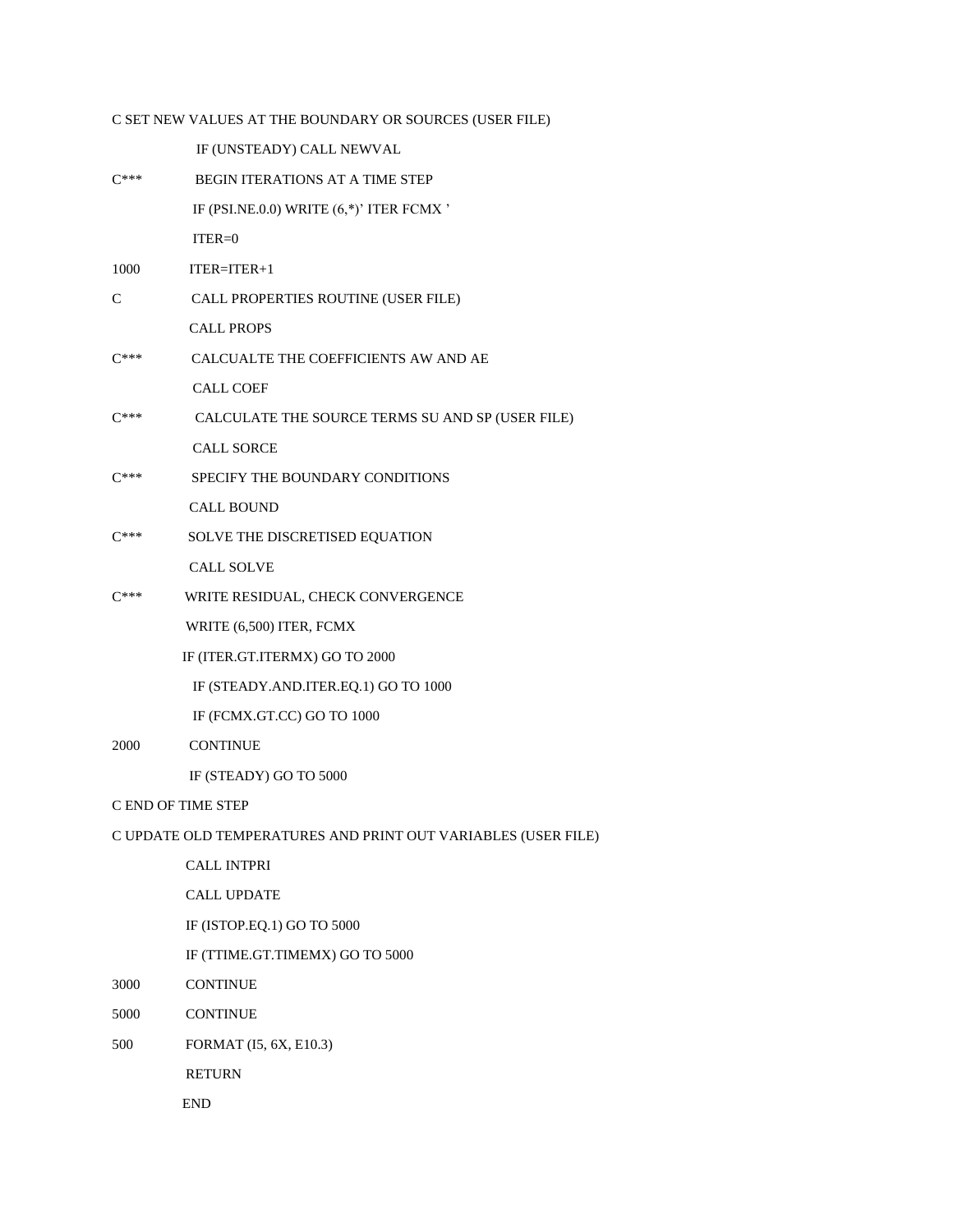**SUBROUTINE GRID** 

INCLUDE 'COM1D.FOR'

**CHARACTER\*20 HEADER** 

C GRID DATA ARE GIVEN IN BLOCK DATA (USER FILE)

IF (XCELL) THEN  $XCF(2) = XCF(1)$  $X(1) = XCF(1)$ DO 1 I=2,  $N-1$  $X (I) = 0.5*(XCF (I) + XCF (I+1))$  $X(N) = XCF(N)$ ELSE  $XCF(1) = X(1)$  $XCF(2) = X(1)$  $DO 2 I = 3, N-1$ 

 $XCF (I) = 0.5*(X (I) + X (I-1))$ 

 $\mathbf{1}$ 

2

 $XCF(N) = X(N)$ 

**ENDIF** 

C CALCULATE PERIMETER, CELL-FACE AREA AND CELL VOLUME

C AREA AND PERI ARE FUNCTION ROUTINES (USER FILE)

DO  $3 I=1, N$ 

 $ACF(I) = AREA(XCF(I))$ 

PERIM  $(I) = PERI(X(I))$ 

**CONTINUE**  $\overline{3}$ 

 $DO 4 I=2, N-1$ 

VOL (I) = AREA(X (I))\*(XCF (I+1)-XCF (I))  $\overline{4}$ 

HEADER= $'X(I)'$ 

CALL PRINT(X, HEADER)

HEADER=' XCF (I)'

CALL PRINT (XCF, HEADER)

HEADER=' CELL FACE AREA '

CALL PRINT (ACF, HEADER)

HEADER=' PERIMETER '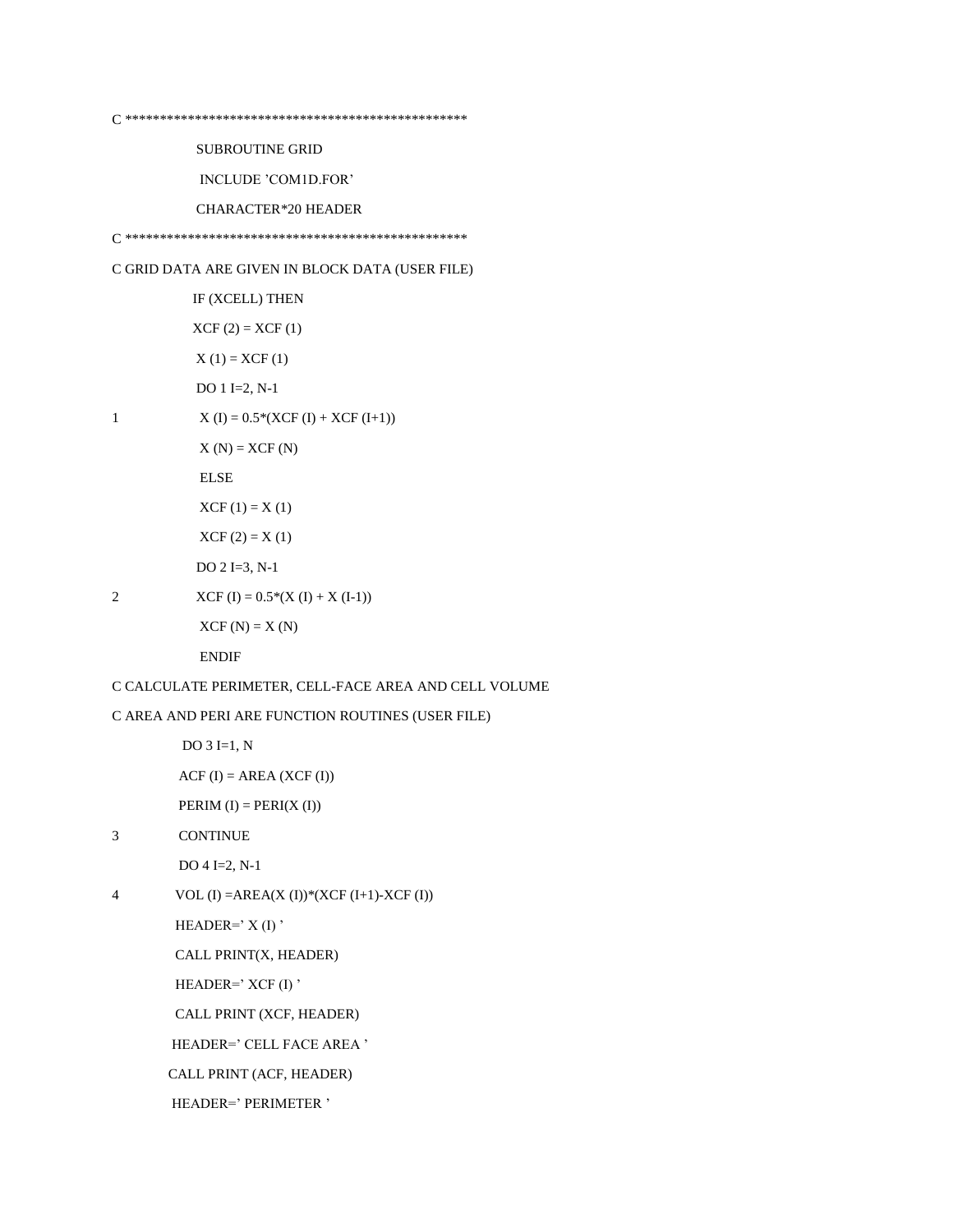CALL PRINT (PERIM, HEADER)

HEADER=' CELL-VOLUME '

CALL PRINT (VOL, HEADER)

RETURN

END

C \*\*\*\*\*\*\*\*\*\*\*\*\*\*\*\*\*\*\*\*\*\*\*\*\*\*\*\*\*\*\*\*\*\*\*\*\*\*\*\*\*\*\*\*\*\*\*\*\*

SUBROUTINE COEF

INCLUDE 'COM1D.FOR'

C \*\*\*\*\*\*\*\*\*\*\*\*\*\*\*\*\*\*\*\*\*\*\*\*\*\*\*\*\*\*\*\*\*\*\*\*\*\*\*\*\*\*\*\*\*\*\*\*\*

DO 1 I=2, N-1

C INITIALISE SU ANS SP

 $STAB$  (I) = 0.0

 ${\rm SU~(I)}=0.0$ 

 $SP (I) = 0.0$ 

 $LW=0$ 

 $LE=0$ 

```
 IF (I.EQ.2)LW=1
```
IF (I.EQ.N-1) LE=1

DXE=X (I+1)-X (I)

```
DXEP=X (I+1)-XCF (I+1)
```

```
 DXEM=XCF (I+1)-X (I)
```
DXW=X  $(I)$ -X $(I-1)$ 

DXWP=X (I)-XCF (I)

DXWM=XCF (I)-X (I-1)

```
C*** CALCULATE CELL FACE CONDUCTIVITY BY HARMONIC MEAN.
```
CONDSME=DXE / (DXEM/COND (I) + DXEP/COND (I+1))\*(1-LE) + LE\*COND (I+1)

CONDSMW=DXW / (DXWP/COND (I) + DXWM/COND (I-1))\*(1-LW) + LW\*COND (I-1)

AW (I) = CONDSMW\*ACF (I)/DXW

```
AE (I) = CONDSME*ACF (I+1)/DXE
```
1 CONTINUE

RETURN

END

C \*\*\*\*\*\*\*\*\*\*\*\*\*\*\*\*\*\*\*\*\*\*\*\*\*\*\*\*\*\*\*\*\*\*\*\*\*\*\*\*\*\*\*\*\*\*\*\*\*

SUBROUTINE BOUND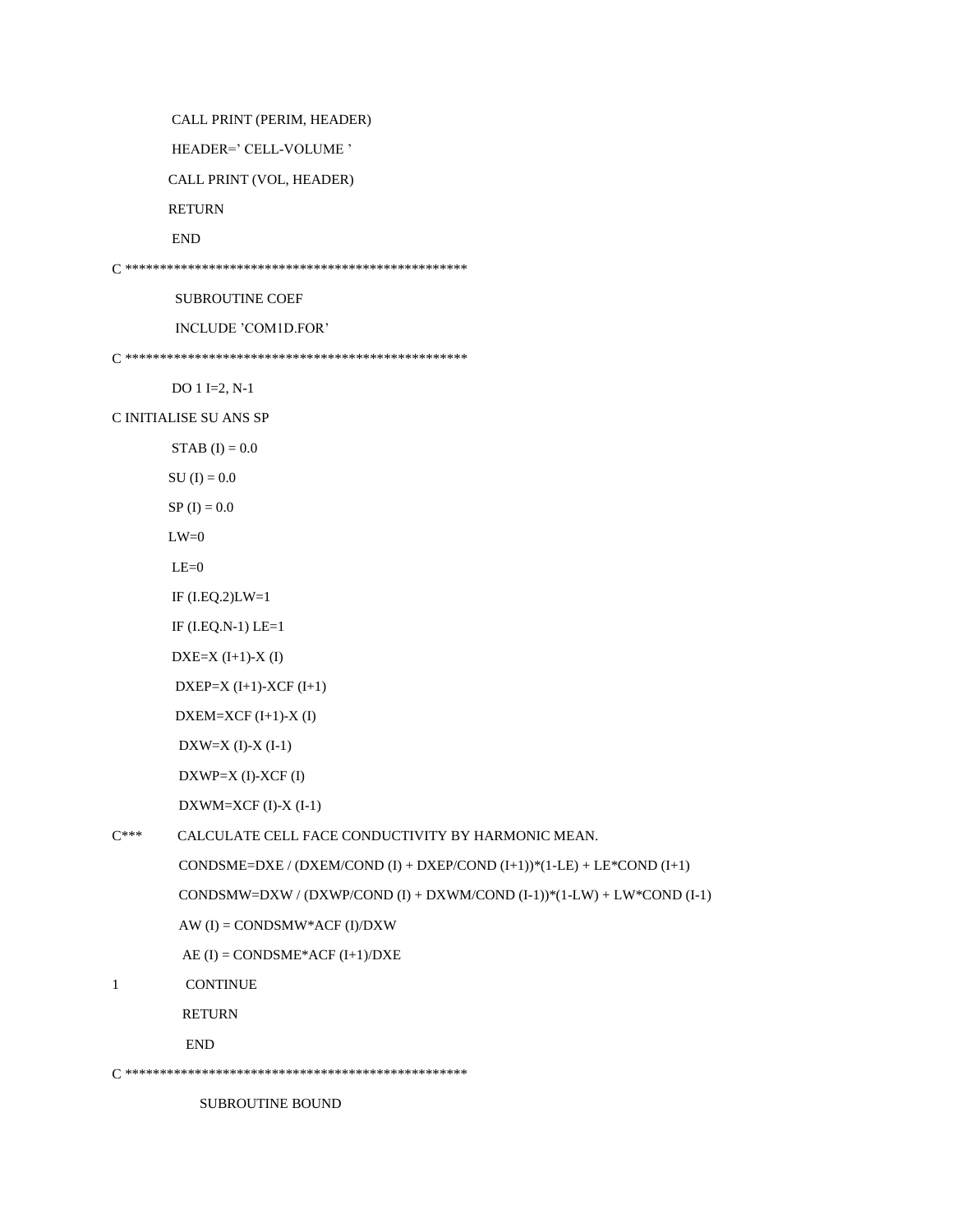C \*\*\*\*\*\*\*\*\*\*\*\*\*\*\*\*\*\*\*\*\*\*\*\*\*\*\*\*\*\*\*\*\*\*\*\*\*\*\*\*\*\*\*\*\*\*\*\*\*

 $STAB (2) = AW (2)$ 

 $STAB (N-1) = AE (N-1)$ 

```
C*** FOR I=1 BOUNDARY
```
IF (T1SPEC) THEN

SU (2) = SU (2) + AW (2)\*(PSI\*T (1) + (1-PSI)\*(TO(1)-TO (2)))

 $SP(2) = SP(2) + AW(2)*PSI$ 

AW  $(2) = 0.0$ 

ELSE IF (Q1SPEC) THEN

 $SU (2) = SU (2) + ACF (2) * (PSI * QB1 + (1-PSI) * QB1O)$ 

 $T(1) = QB1*ACF(2) / (AW(2) + SMALL) + T(2)$ 

AW  $(2) = 0.0$ 

ELSE IF (H1SPEC) THEN

TERM1=HB1\*ACF (2) + SMALL

TERM2= $AW(2) + SMALL$ 

TERM=1 / (1/TERM1+ 1/TERM2)

SU (2) = SU (2) + PSI\*TERM\*TINF1 + TERM1\*(1-PSI)\*(TINF1O-TO (1))

 $SP(2) = SP(2) + PSI*TERM$ 

 $T(1) = (T(2) + TERM1/TERM2*TINGT1) / (1+TERM1/TERM2)$ 

AW  $(2) = 0.0$ 

ENDIF

C\*\*\* FOR I=N BOUNDARY

IF (TNSPEC) THEN

SU (N-1) = SU (N-1) + AE (N-1)\*(PSI\*T (N) + (1-PSI)\*(TO (N)-TO (N-1)))

 $SP(N-1) = SP(N-1) + AE(N-1)*PSI$ 

 $AE (N-1) = 0.0$ 

ELSE IF (QNSPEC) THEN

 $SU(N-1) = SU(N-1) + ACF (N)*(PSI*QBN + (1-PSI)*QBNO)$ 

 $T(N) = QBN*ACF(N) / (AE(N-1) + SMALL) + T(N-1)$ 

AE  $(N-1) = 0.0$ 

ELSE IF (HNSPEC) THEN

TERM1=HBN\*ACF (N) + SMALL

 $TERM2 = AE (N-1) + SMALL$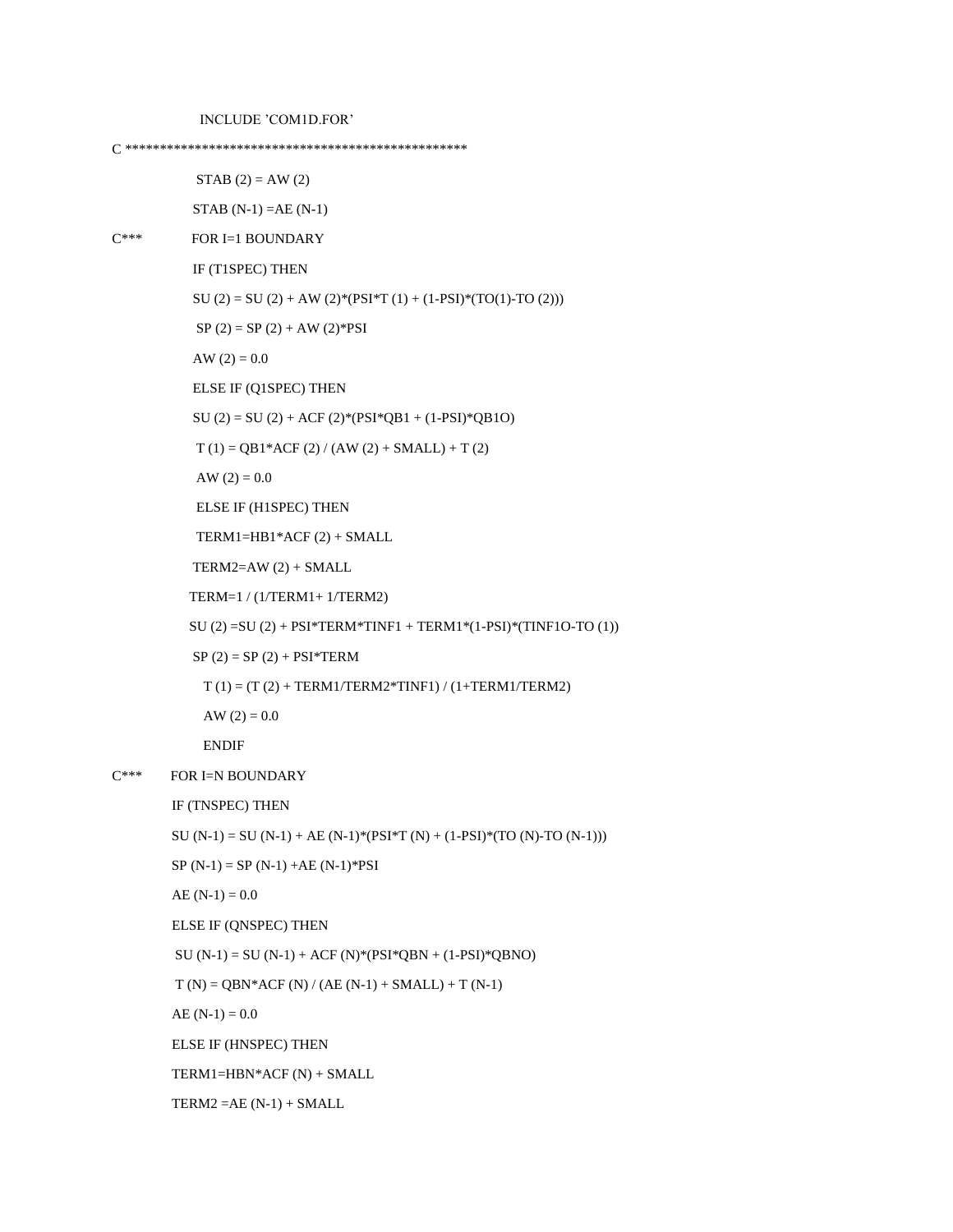C\*\*\* SOLVE BY GAUSS-SIEDEL METHOD

```
C ------------------------------------------------
```
 $E = (1.-RP)/RP*AP (I)$ 

SU (I) = SU (I) + E\*T (I)

AP (I) = AP (I) + E

FCMX=0.0

```
SU (I) = SU (I) + (BP-(1-PSI)*(AE (I)+AW (I)))*TO (I)
```
AP (I)= $PSI^*(AE (I)+AW (I))+SP (I)$ 

C CHECK FOR STABILITY CONDITION

ENDIF

C UNDER-RELAX

1 CONTINUE

TERM = BP- $(1-PSI)*(AE (I)+AW (I)+STAB (I))$ 

SU (I) = SU (I)+(1-PSI)\*(AE(I)\*TO(I+1)+AW (I)\*TO(I-1))

IF (TERM.LT.0.0) WRITE $(*,*)$ ' COEF OF TPOLD IS NEGATIVE AT  $I = '$ , I

 $SP (I)=SP (I)+BP$ 

BP=RHO (I)\*SPH (I)/DELT\*VOL (I)

IF (UNSTEADY) THEN

DO 1 I=2, N-1

C\*\*\* ASSEMBLE SU AND SP TERMS

DIMENSION AA (IT), BB (IT)

```
C *************************************************
```
INCLUDE 'COM1D.FOR'

SUBROUTINE SOLVE

```
C *************************************************
```

```
 END
```
RETURN

ENDIF

AE  $(N-1) = 0.0$ 

 $T(N) = (T(N-1) + TERM1/TERM2*TINFN) / (1 + TERM1/TERM2)$ 

 $SP(N-1) = SP(N-1) + PSI*TERM$ 

SU  $(N-1) = SU(N-1) + PSI*TERM*TINFN+TERM1*(1-PSI)*(TINFNO-TO (N))$ 

TERM=1 / (1/TERM1+ 1/TERM2)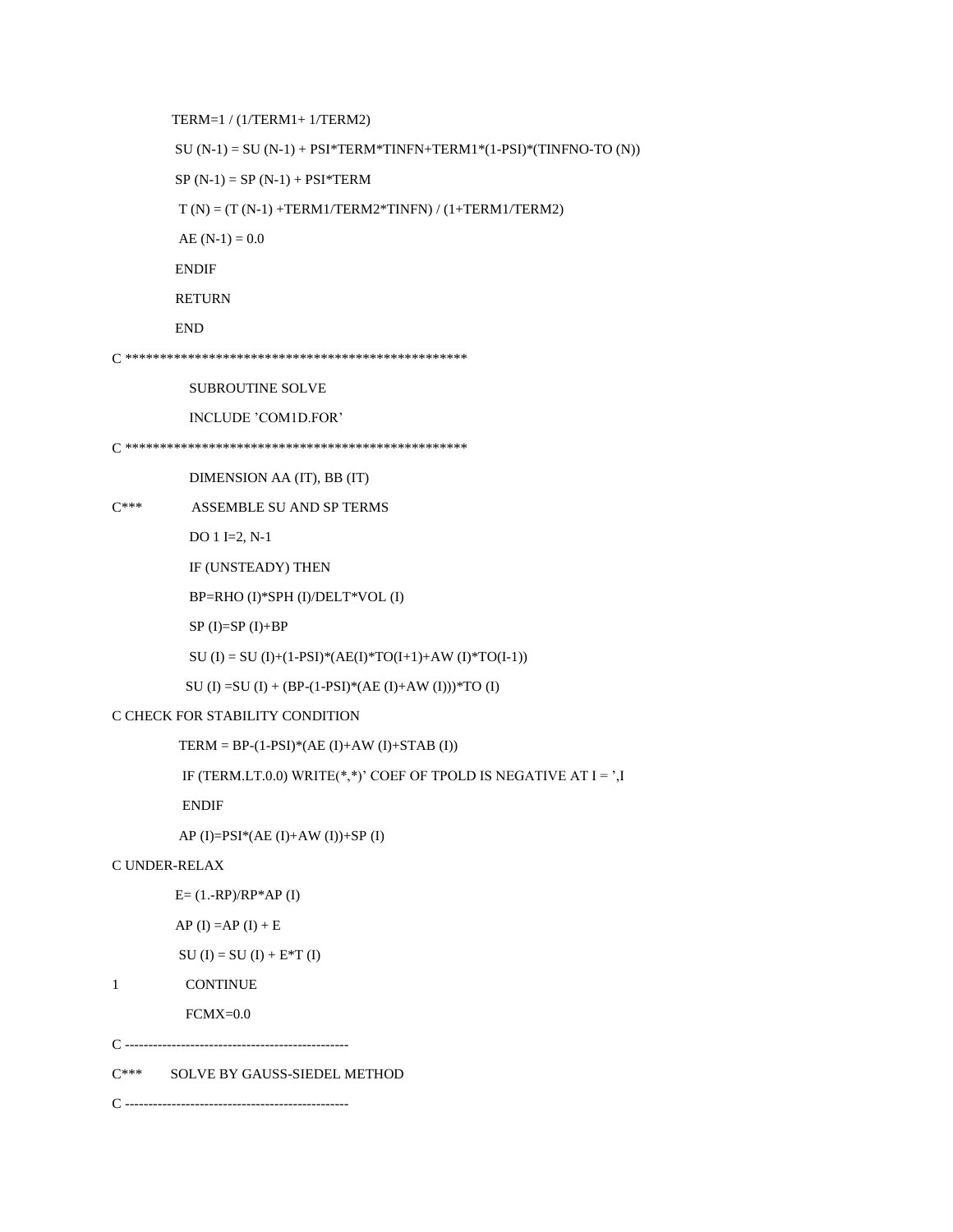IF (GAUSS) THEN

DO 2 I=2, N-1

 $TL=T (I)$ 

ANUM=PSI\*(AE (I)\*T (I+1) + AW (I)\*T (I-1)) + SU (I)

T (I) =ANUM/AP (I)

DIFF= (T (I)-TL) / (TL+SMALL)

IF (ABS (DIFF).GT.FCMX) FCMX=ABS (DIFF)

2 CONTINUE

ENDIF

- C ------------------------------------------------
- C\*\*\* SOLVE BY TDMA

```
C ----------------
```
IF (THOMAS) THEN

C CALCULATE COEFFICIENTS BY RECURRENCE

 $AA (2) = PSI*AE (2)/AP (2)$ 

BB  $(2) = SU(2)/AP(2)$ 

DO 3 I=3, N-1

DEN=1.0-PSI\*AW (I)/AP (I)\*AA (I-1)

AA (I) = PSI\*AE(I)/AP(I)/(DEN+SMALL)

3 BB (I) =  $(PSI*AW(I)*BB(I-1)+SU(I))/AP(I)/(DEN+SMALL)$ 

C BACK SUBSTITUTION

DO 4 I=N-1, 2,-1

 $TL=T(I)$ 

 $T (I) = AA (I) * T (I + 1) + BB (I)$ 

DIFF= (T (I)-TL)/(TL+SMALL)

IF (ABS (DIFF).GT.FCMX) FCMX=ABS (DIFF)

4 CONTINUE

ENDIF

RETURN

END

C \*\*\*\*\*\*\*\*\*\*\*\*\*\*\*\*\*\*\*\*\*\*\*\*\*\*\*\*\*\*\*\*\*\*\*\*\*\*\*\*\*\*\*\*\*\*\*\*\*

SUBROUTINE UPDATE

INCLUDE 'COM1D.FOR'

C \*\*\*\*\*\*\*\*\*\*\*\*\*\*\*\*\*\*\*\*\*\*\*\*\*\*\*\*\*\*\*\*\*\*\*\*\*\*\*\*\*\*\*\*\*\*\*\*\*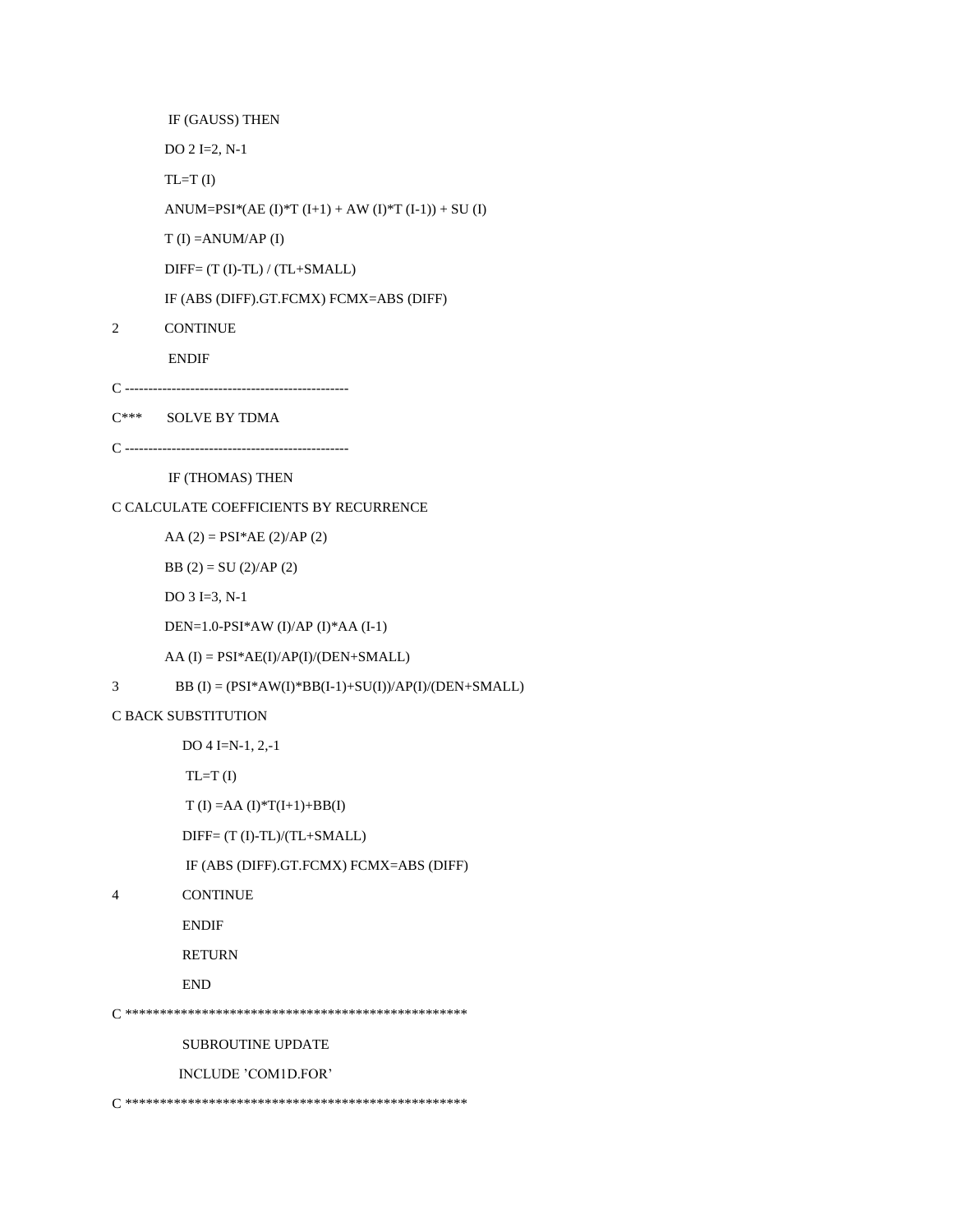#### C RESET OLD VALUES

 $200\,$ 

DO 200 I=1, N

 $TO (I) = T (I)$ 

 $QB1O=QB1$ 

QBNO=QBN

HB1O=HB1

 $H BNO=HBN$ 

TINF10=TINF1

TINFNO=TINFN

HPREFO=HPREF

TINFO=TINF

**RETURN** 

```
\ensuremath{\mathrm{END}}
```
SUBROUTINE PRINT (F, HEADER)

INCLUDE 'COM1D.FOR'

CHARACTER\*20 HEADER

DIMENSION F (IT)

WRITE (6,\*)'DISTRIBUTION OF ', HEADER

 $IB=1$ 

 $IE=IB+6$ 

IF (IE.GT.N) IE=N

100 **CONTINUE** 

WRITE  $(6,500)$  (F (I), I = IB, IE)

WRITE (6,600) (I, I=IB, IE)

IF (IE.LT.N) THEN

 $IB=IE+1$ 

 $IE = IB + 6$ 

IF  $(IE.GT.N)$   $IE=N$ 

GO TO 100

 $\ensuremath{\mathrm{ENDIF}}$